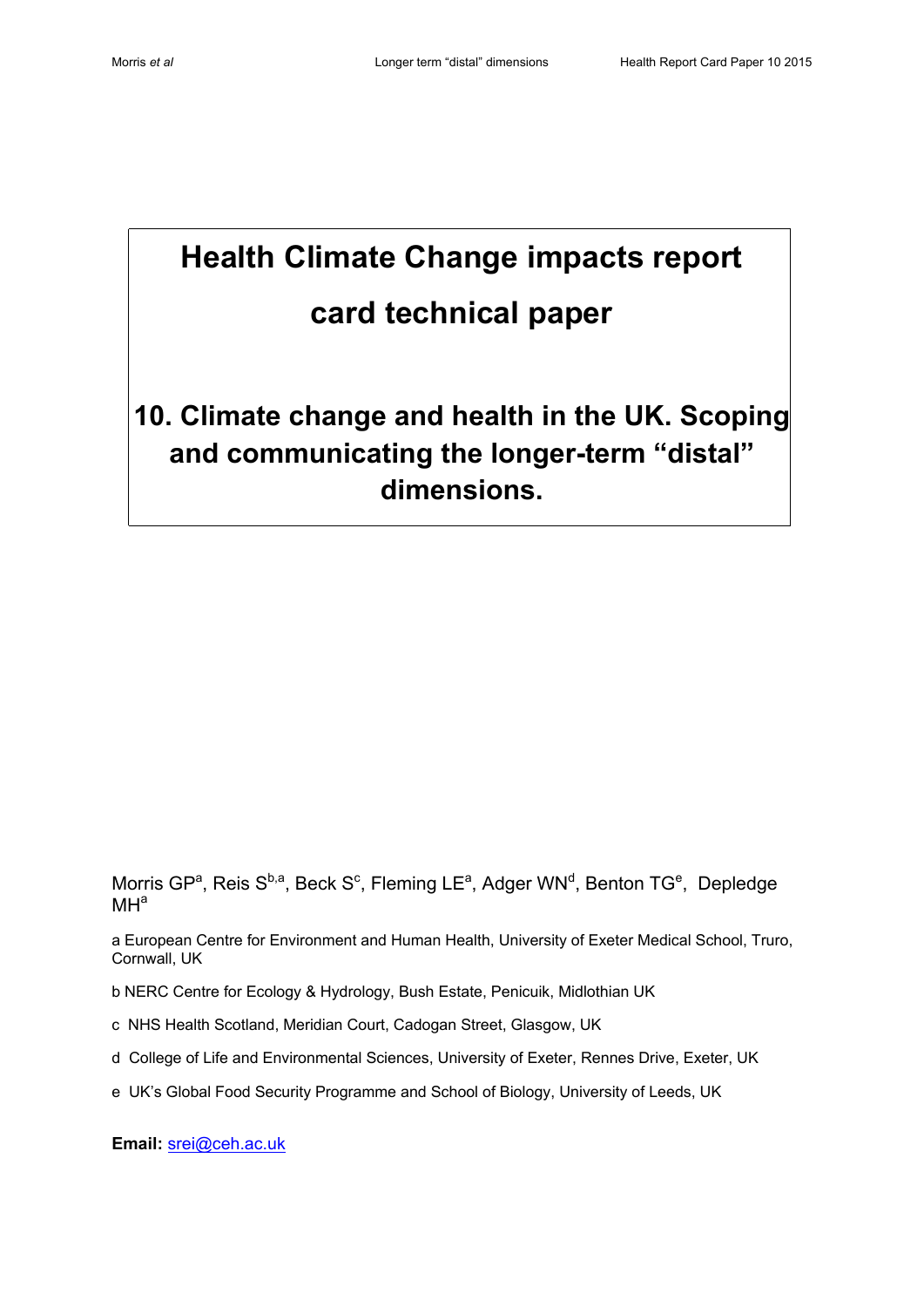# **Executive Summary**

Reflecting a traditional environmental health approach, efforts to communicate the health and wellbeing impacts of climate change have tended to emphasise the more proximal impacts that, for the public and policymakers, appear near in time and space and are more readily understood. Yet there is a wider set of climate-related health and wellbeing impacts which can seem remote for public and policy communities, if indeed they are recognised at all. This paper reviews diverse sets of evidence from public health and climate impacts studies across climate science, hydrology, agriculture and the economic and social sciences. We present a conceptual model of proximal and distal impacts of climate change, relating ecosystem services to health and wellbeing outcomes. We argue that this model can be deployed as a framework for thinking about climate and health and for communicating the outputs of that thinking to an often disengaged public and policy constituency. We focus on the reasons why significant risks associated with global and regional scale impacts appear distal and highlight selected mechanisms, notably population migration and threats to food security. The analysis demonstrates that the warming planet and its consequences have significant importance for health and wellbeing in any locality, even if they can appear very distant in space and time. We argue that only by communicating the true extent of the proximal and distal health and wellbeing risks can the appetite and commitment be engendered for mitigation of and adaptation to, the climate threat.

#### **Key Messages**

- *When considering the impacts of climate change for health and wellbeing in any location, including the UK, it is important to take account of threats from changes to the environment which are proximal (near in time and space and readily understood) but also more "distal" adverse health impacts driven by climate-related ecological disruption and its consequences*.
- *If the so-called "distal pathways" from climate change to health and wellbeing become more widely understood, this will lend further impetus and urgency to climate change mitigation and adaptation agendas.*
- *Despite their potential significance, estimating the scale of health and wellbeing impacts is challenging due to the complicated interaction of social economic and physical factors. There is also inevitable uncertainty over the effectiveness of the societal/global response to a warming planet.*
- *High priority should be given to new initiatives that account for and enhance communication about both the proximal and distal pathways by which climate change impacts health and wellbeing.*
- *A new environmental conceptualisation of public health is now required which recognises vastly expanded temporal and spatial scales, and distal as well as proximal causes. Conceptual models hold significant potential as tools with which to think, communicate and assemble evidence in relation to both the proximal and distal impacts of climate change on health.*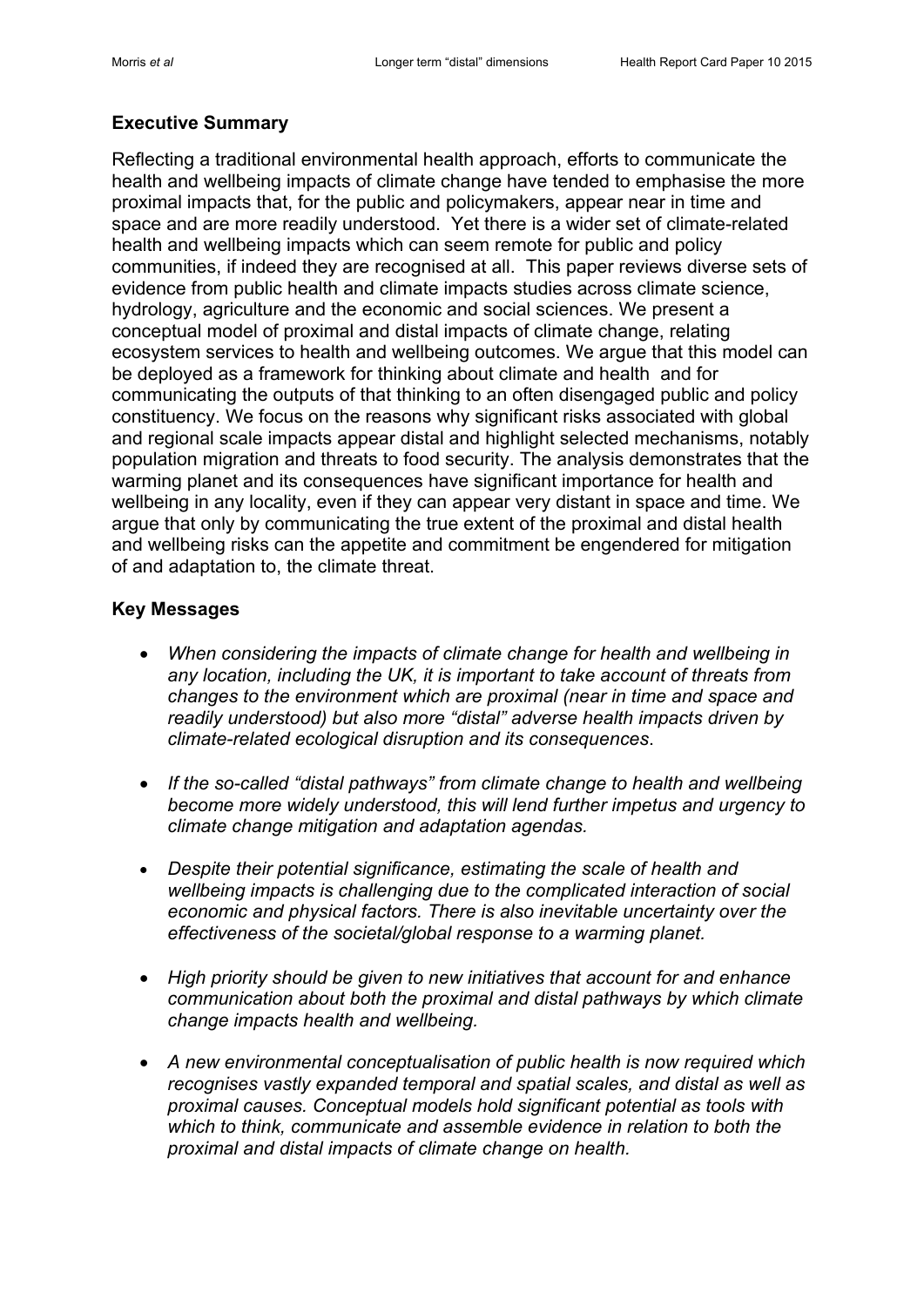#### **Introduction**

The effects of global climate change are now observable in every part of the world. Scientific assessments suggest that nowhere on this planet will be immune to its future threats to human health and well-being (IPCC WG2 2014). The recent report of the International Panel on Climate Change (IPCC) Working Group 2 (WG2) on impacts, adaptation and vulnerability (IPCC WG2 2014) makes it clear that humans are being put a risk, directly and indirectly, by climate change. For example, changes in temperature and precipitation, and the resultant more frequent and severe heatwaves, droughts, floods and fires, all present direct localised health risks where they occur. However, of at least comparable concern for any country or location, are the many indirect or distal adverse health impacts driven by climaterelated ecological disruption and its consequences. Thus crop failures or shifting patterns in disease vectors elsewhere, or indeed references to future sea-level rise can often appear remote. Yet any sense of security engendered by physical or temporal separation can be illusory. These distal effects of climate change matter for all economies and social-ecological systems. They emerge not only from the physical and ecological changes across the globe, but also from the societal responses such as geographic and social displacement of populations in conditions of prolonged drought, or of severe and persistent flooding. Everyday behaviours and lifestyles, as well as health and social inequalities, will be affected (Thomas et al, 2014).

Our focus in this paper is on the health and wellbeing impacts of climate, and specifically what we define as the distal pathways. Our aim is to better understand how these issues can be effectively scoped and communicated in the present, given the many complex interactions (including geographic and temporal distance) which underpin them. However, we are aware that, despite its potentially devastating consequences, climate change is but one amongst many societal challenges emerging from the interconnected impacts of global environmental change. Addressing all such challenges requires that we identify and gain support for actions which simultaneously protect both ecosystem and human health and wellbeing, in ways which are socially inclusive, sustainable and equitable, globally and across multiple generations.

The paper is framed as a consideration of the health impacts of climate change in the UK and there is periodic reference to the UK context. However, the themes discussed and the messages which emerge have generic relevance for all countries considering the health threat from climate change.

#### *Climate change as a public health issue*

Over and above its status as a major environmental issue, dealing with the consequences of climate change is increasingly framed as a public health challenge (Griffiths et al, 2009; Rayner and Lang, 2012). In seeking solutions, the necessity to form partnerships amongst many disparate actors and to employ crosscutting interdisciplinary and transdisciplinary approaches also speaks to the traditions and aspirations of public health, only now on a global scale (UCL- Lancet, 2014)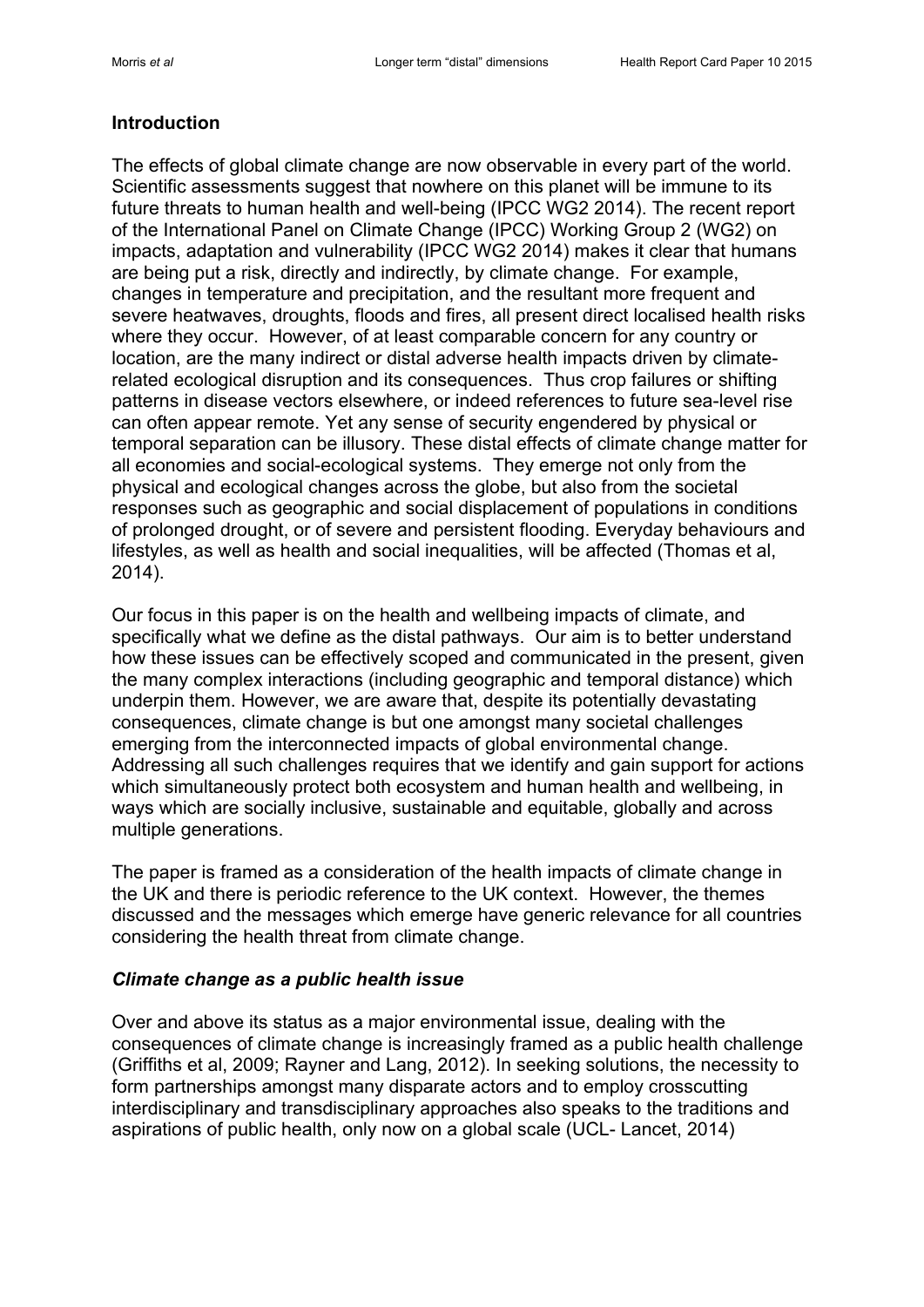Global environmental change, including climate change, first engaged public health interest in the late  $20^{th}$  century (e.g. Haines & Fuchs (1991); Chivian (1993); McMichael (1993; 1994); Epstein et al,(1993 ); Kovats et al (1999). In the UK, the public health discourse on climate change centred, initially at least, on the local and immediate implications of flooding and extreme weather (Department of Health, 2002). Presenting these largely overt, proximal" or obviously direct and often localised health threats from climate (impacts which are near in time and space) is more convincing as, for most people, the near term and lived experience of climate change is, or will be, related to encountering changes in weather patterns and extremes. These manifestations, and their implications for health and wellbeing, can be widely understood and addressed in part by local responses, adding a sense of urgency to adaptation and mitigation efforts. Experiencing abnormal weather also influences the perceptions of climate change (Howe and Leiserowitz, 2013). Indeed, there is empirical evidence that personal exposure to severe flooding alters the perceptions of responsibility towards more enthusiasm for tackling energy use as a cause of climate change (Whitmarsh, 2008).

#### *Distal stressors and their effects*

We adopt the term distal, to describe those more remote, often indirect, pathways by which climate change can affect health and wellbeing.. Such pathways are often mediated by natural systems (e.g. disease vectors, water-borne diseases, air pollution) and by human systems (e.g. occupational impacts, under-nutrition, and mental stress) (IPPC WG2, 2014). Importantly, they are often linked to the longer term, so-called creeping, impacts of ecosystem and natural resource change.

The essential nature of a distal pathway, in the meaning here, is challenging to define. Pathways to health and wellbeing appear distal, usually for a combination of three reasons.

Many pathways can appear *"temporally distal"* because the true extent and gravity of their impacts on health and wellbeing will be felt only with time, perhaps after decades or even generations. The environmental changes which lead to such impacts are difficult to discern especially in the average: regional temperature change; rainfall intensity and aggregates; reduced snow and ice coverage; increasing ocean acidity; and raising sea levels. All have the potential to affect health and wellbeing, often adversely, to a degree which depends not only on the future emission trajectory, but also on the success of adaptive responses. Uncertainty, compounded by a limited understanding of how these (often incremental) changes predicted with the highest confidence can be important for their nation's health and wellbeing, mean that policy makers and the public are often much more concerned over flooding, storms and heatwaves than about widespread, insidious global warming.

Sea level rise is a very obvious example of a temporally distal pathway for a country such as the UK, even for those who embrace it as a real prospect. Most can conceptualise what it might mean for society, the economy and health, but it still seems far down the line and remote. What might be termed "temporal discounting" is clearly a barrier to be overcome when seeking to engage the public and policy makers. Ocean acidification is another excellent example of a temporally distal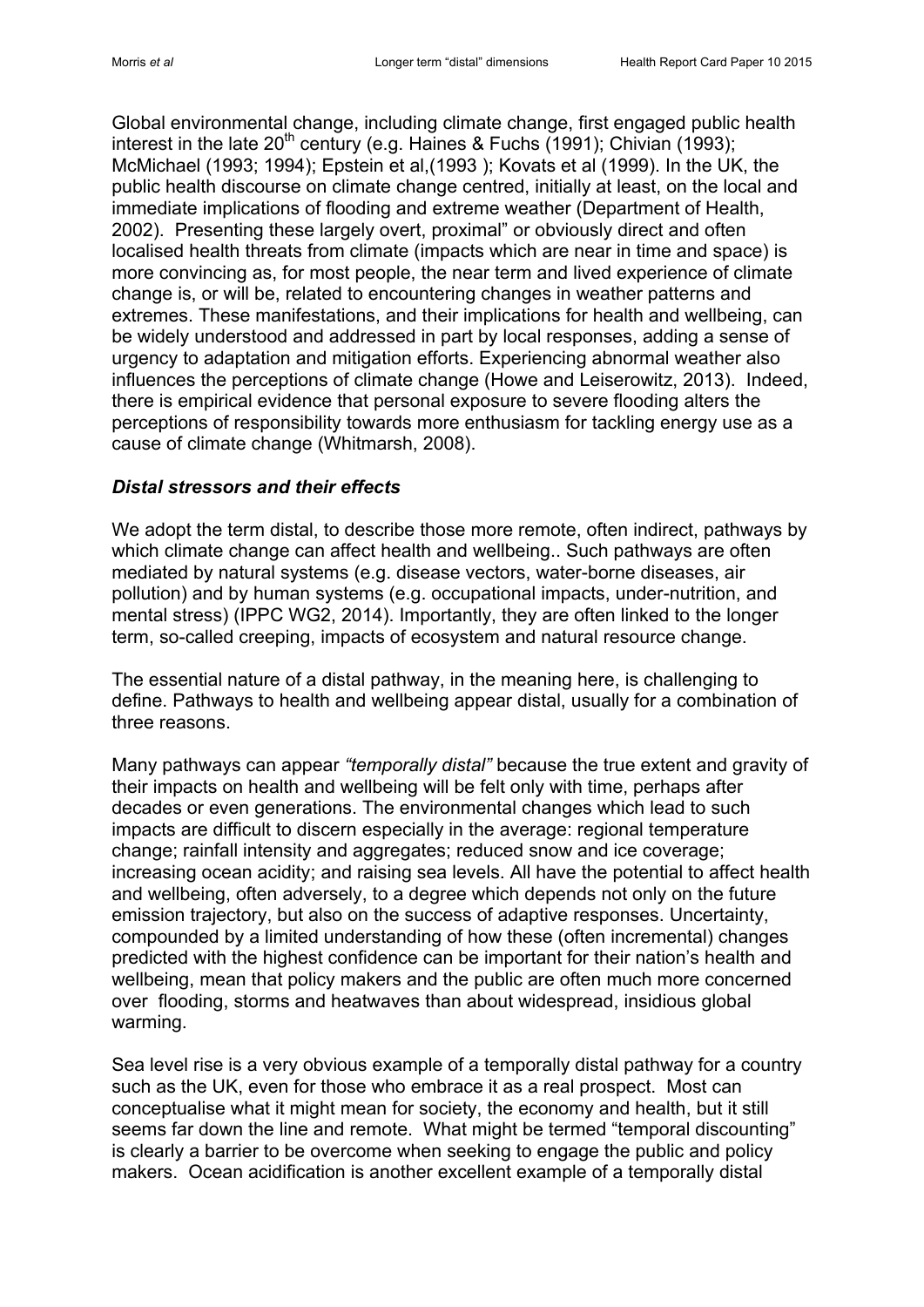pathway - caused by ocean absorption of  $CO<sub>2</sub>$ , which in turn is chemically converted into carbonic acid, gradually lowering ocean pH. The long term impacts from this change in pH on the chemical composition of marine organisms results in changes in fertility and growth (as well as changes in the behaviour of many chemicals in acidic marine waters), are unknown, as are the even more distant impacts on human health and wellbeing.

Pathways from climate change to health and wellbeing can also be *"spatially distal".* For any country and its population, these distal pathways relate to those environmental impacts which are happening or predicted to happen elsewhere. These can involve quite dramatic environmental changes in countries and regions beyond their borders, yet little or no perceptible change to their own environment is experienced. Again, it is hard for the public and policymakers to appreciate the full impact of these events in the countries where they occur, still less how they might matter, for their own residents and their health and wellbeing. Perhaps the most obvious examples of spatially distal pathways arise when areas overseas are damaged by extreme weather events leading to flooding and drought, or from more long term environment degradation and conflicts over scarce resources. In such circumstances, populations are forced to move, often seeking shelter in more prosperous countries such as the UK (see Box 1 Climate Change and Migration).

Finally, pathways can be distal, essentially because they are complicated. Whether the climate-related environmental change occurs in one locality or concurrently across many regions, the pathway(s) which lead to the negative impacts on health and wellbeing usually involve an unfamiliar interplay of societal, economic and physical factors. This interplay can modify and often amplify risks. There are a growing number of examples of nutritional and health inequalities issues when climate change impacts global food security at the global scale (see Box 2 Climate Change and Food Security)

Although it certainly has temporal and spatial elements, the issue of climate change and pharmaceutical use offers another example of a climate-related health issue which is distal largely because it emerges from multiple complicated interactions between social and environmental systems. Pharmaceutical use worldwide is likely to increase in response to climate-related rises in the burden of disease and the emergence of conditions unfamiliar in counties like the UK. These climate factors in combination with an ageing demographic where there is a greater incidence of noncommunicable and chronic disease" will almost certainly mean greater use of commonly prescribed medicines, but also of other seldom used medicines (Redshaw et al., 2013). The intentional or unintentional release of pharmaceuticals to the environment can be expected to impact on the structure and function of global and local ecosystems, undermining ecosystem services and, by extension, human health and wellbeing in many countries.

The long term resource implications for any country in responding to climate-related environmental change and its many implications is another climate change-related issue rendered distal because it is mired in complexity. For example, the decision as to whether to allow fracking in the UK which will provide short term increases in fossil fuel access, but which in turn will increase global  $CO<sub>2</sub>$  levels as well as causing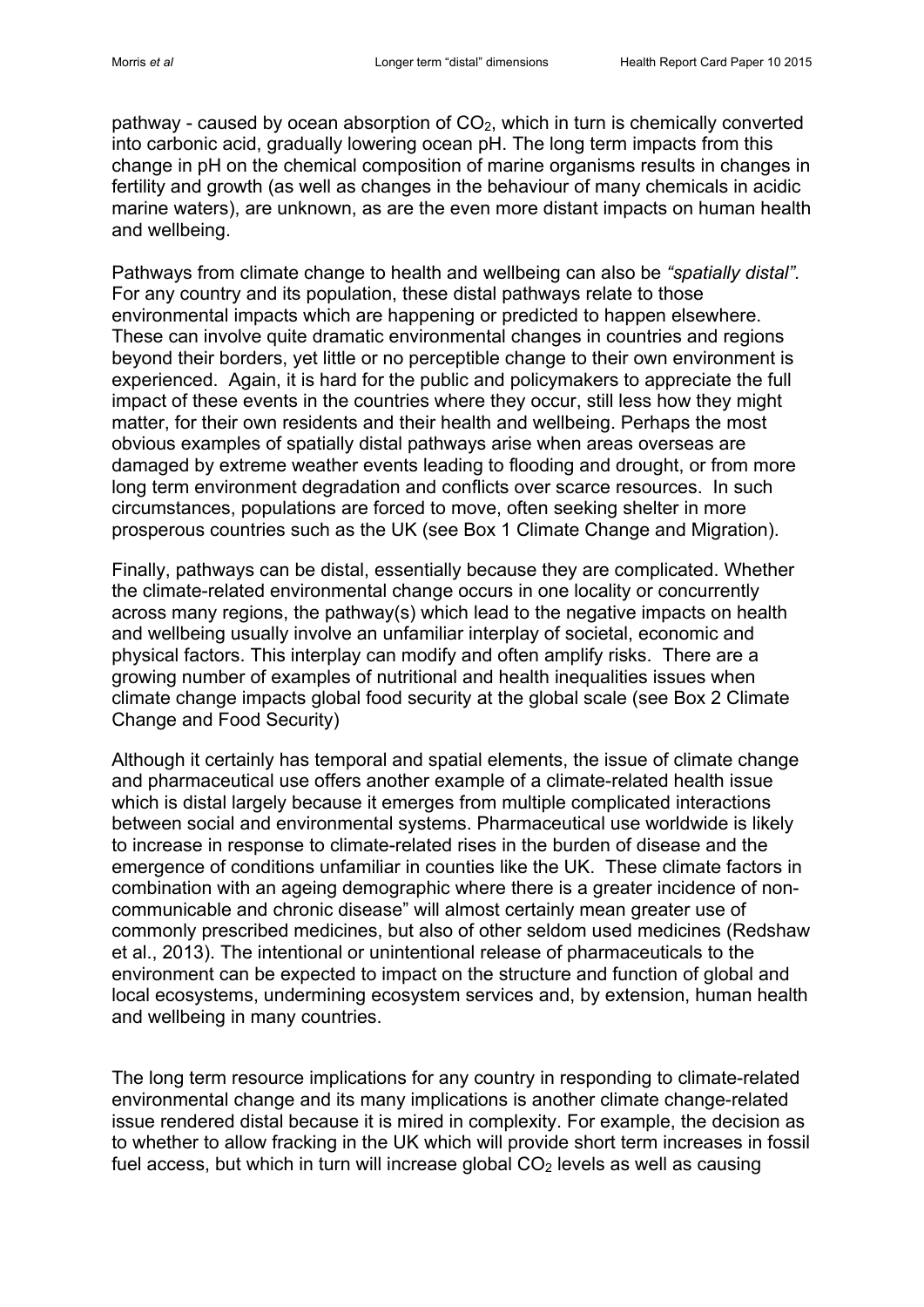significant local social, health and ecosystem impacts (Kovats et al, 2014). Furthermore, current resource decisions will have major impacts on their equitable distribution and access in the future as climate change plays out over coming decades. This implies a future of difficult choices for those who shape policies and priorities within and between policy domains. Many such choices may have implications for health and health equity.

In consequence, any feeling of geographical or temporal separation from the effects of climate change including its health effects is likely to be illusory in a World connected through global economic, social, and ecological systems. The above examples, and many more, emphasise the potential damage to health and wellbeing from climate-relate changes impacting countries via a distal and not just proximal pathway. They make clear that for any community, region or nation to fully appreciate the potential health-related impacts of climate change, it is necessary to consider both the proximal and the distal pathways from anthropogenic drivers through ecosystem and environmental change to the consequences for human health and wellbeing. In other words, it is essential to conduct causal chain analyses of each stressor and their combinations, and ultimately to act with regards to both the proximal and the distal context. We consider the implications of this in greater detail below.

#### *Integrated Impacts of Proximal and Distal stressors.*

It is evident from this paper and the wider literature, that both the overt, short term, direct, climate-related (proximal) stressors, and the more remote, longer term, indirect (distal) stressors are acting together to generate threats to public health and wellbeing in any location.

Figure 1 illustrates how individuals and socio-economic groups in local environments are affected by a combination of these proximal and distal effects. There may be immediate effects, but also others which are subsequently translated to individuals and communities by economic, biogeochemical and resource flow mechanisms. These mechanisms linking vulnerabilities across space and time have been elaborated by Adger et al. (2009). The figure also recognises that the portrayal of a strict dichotomy between the distal and the proximal pathways from environmental change to human health and wellbeing, whilst convenient and often operationally useful, is inherently artificial. Macro and micro level processes continually interact and are tele-connected through systemic environmental processes, through the flows of material and mobility of populations around the world, and, most importantly, through market and economic linkages (Adger et al., 2009).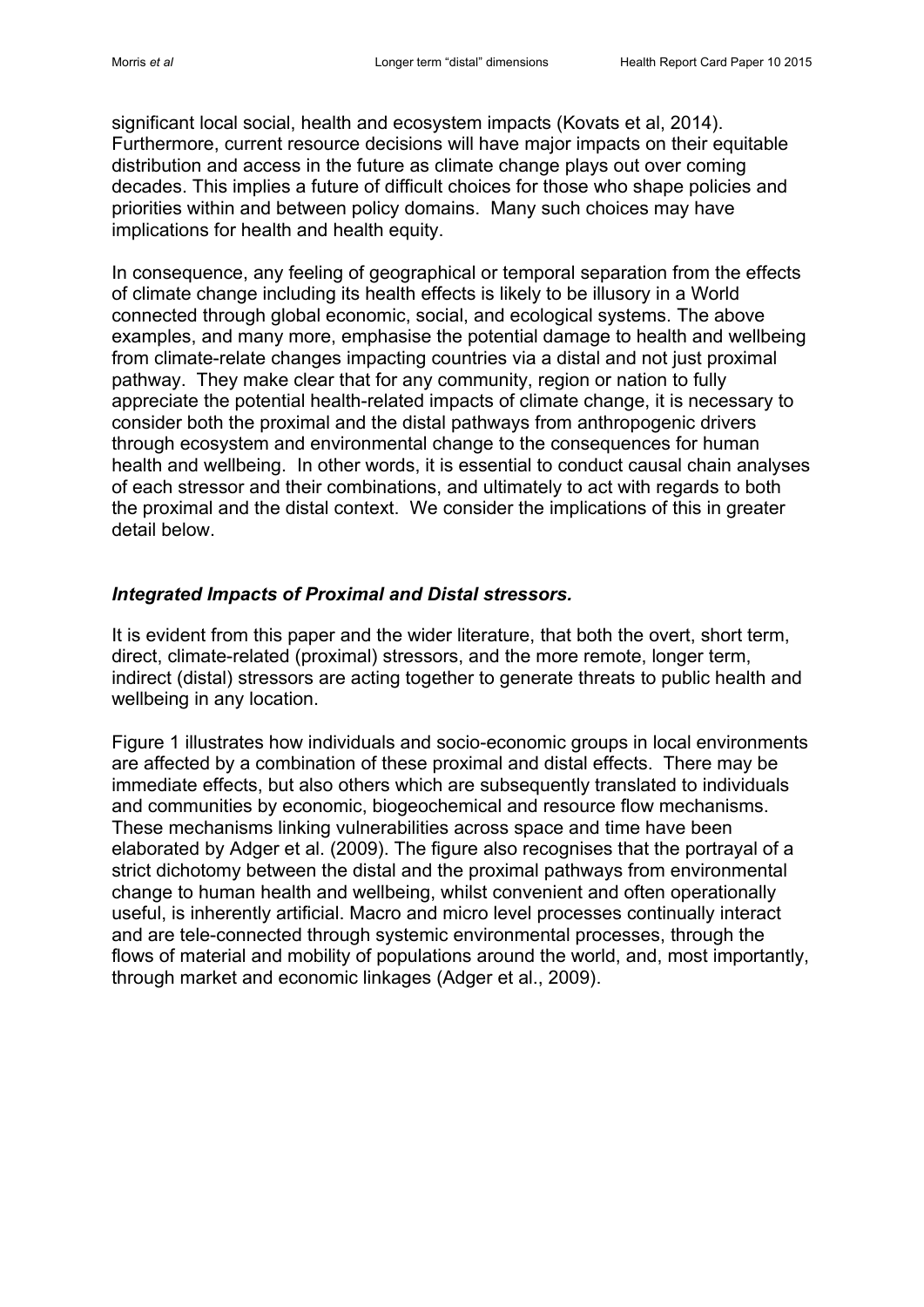

# *Communication and Engagement.*

Communicating both the immediate, proximal adverse health impacts of climate change together with the longer term, more diffuse effects, is a key challenge which has not yet been met (Lorenzoni et al, 2007)

We have argued above that unless communicated in more comprehensible and accessible ways, the distal pathways from climate change to health and wellbeing seem set to remain fractured and illogical to a significant and influential constituency, including policy makers. This means they will be under-accounted for in decision making. This is equally true of the pathways from other global environmental issues to health and wellbeing outcomes. The challenge of communicating and engaging the public, policymakers and politicians is not new in public health. Indeed, explaining human social complexity in relation to the determinants of health all but defined the public health challenge in the developed world for several decades (Lalonde, 1974; Dahlgren and Whitehead, 1992; Evans and Stoddart, 1994). However, the threat to health from global environmental change has multiplied this communication challenge by introducing the consideration of the health of ecosystems, not just human health, into the mix. The term "ecological public health" now describes a growing demand to modernise public health around ecological principles (Lang and Rayner , 2012; Rayner and Lang, 2012; Morris, 2010)

A particular challenge across the field of climate change is how to achieve recognition amongst the public and policymakers, that the choices they make drive climate-related environmental change wherever it occurs. This is the essential first link in every chain from the anthropogenic drivers of climate change to the immediate and distant health and wellbeing outcomes. However, if the necessary importance and priority are to be accorded to addressing this and indeed all global environmental issues, a much broader constituency must have a much clearer understanding of human reliance on natural ecosystems than currently appears to be the case. Such an understanding is central to making less opaque, particularly the distal pathways from climate-related environmental change to health and wellbeing.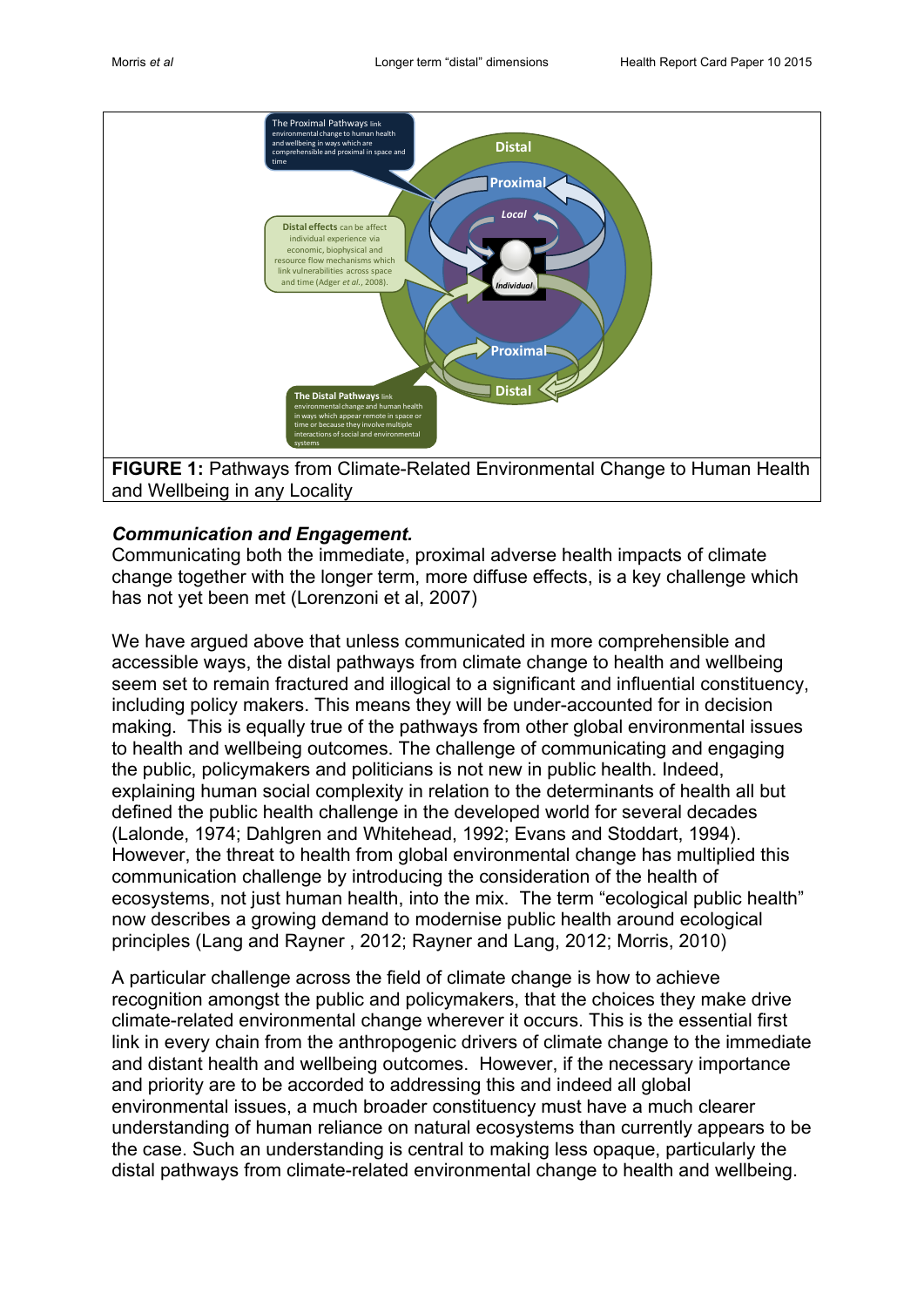#### *Developing frameworks for fostering greater understanding*

The use of simple conceptual models to think about and communicate human social complexity is well established in public health (Lalonde, 1974; Dahlgren and Whitehead, 1992; Evans and Stoddart, 1994). In earlier work (Morris et al, 2006; Reis et al, 2013), some of the authors have advocated the use of conceptual models to frame complex issues in the field of environmental health in a policy-relevant way. Morris et al. (2006) modified the established **D**rivers **P**ressures **S**tate, **E**xposure, **E**ffect, **A**ction or "DPSEEA" model (Corvalan et al., 1996; WHO. 2004) to better reflect social complexity in environmental health policy in Scotland (Scottish Government 2008; 2011). Such an approach is eminently suitable to exploring, engaging and communicating with policy makers and other stakeholders on the proximal health and wellbeing impacts of climate change in the UK.

More recently, Reis et al. (2013) built on the approach described above to develop an "ecosystems enriched" (or "eDPSEEA") model (Figure 2). Its purpose is to make explicit how environmental health must now consider not only the proximal environmental determinants of health and wellbeing, but also the impacts caused by anthropogenic damage to ecosystems. The eDPSEEA model incorporates the insights of the Millennium Ecosystems Assessment (MEA, 2005) by explicitly linking "ecosystem services" to human health and wellbeing within a notional chain of causation. It explicitly presents the health of both humans and of ecosystems as highly interconnected, and thus equally important to consider as outcomes.

Ecosystem Services are the benefits which humans derive from ecosystems. Early ecosystem service work focussed on measurable economics benefits (Costanza, 1997) and has evolved over time, informed in part by the 2005 MEA, to achieve a more inclusive and policy-relevant representation of the wider importance of ecosystem services. The MEA usefully identified four different types of ecosystem services: provisioning, regulatory, cultural and supporting. Importantly however, the MEA also projected how ecosystem services impact on human wellbeing, whether through the supply of material goods or through supporting social relations, security and freedom of choice. Since the publication of the MEA, the concept and structure of ecosystem services and their relationships with and relevance for humanity have been widely discussed. Fisher et al. (2009) distinguish between *intermediate* and *final* ecosystem services, highlighting that different services provide direct benefits, whereas others underpin ecosystem function. The UK-focused National Ecosystems Assessment (UK NEA 2011) also makes a very important contribution to the thinking in this area by offering a more forensic focus on the nature and importance of ecosystem services, based on the structure of the MEA. Current activities, for instance the global initiative *The Economics of Ecosystems and Biodiversity* (TEEB) (which focuses on the valuation ofecosystem services), or *Health & Ecosystems: Analysis of Linkages* (HEAL) apply the MEA ecosystem services categorisation, while the UK NEA explicitly acknowledges that ecosystem services, because they are defined in terms of their benefits to people are context dependent. This affects the valuation of ecosystem services in particular. This is because the same feature of ecosystem may be perceived as a service or benefit by one group of people, while not being valued other groups.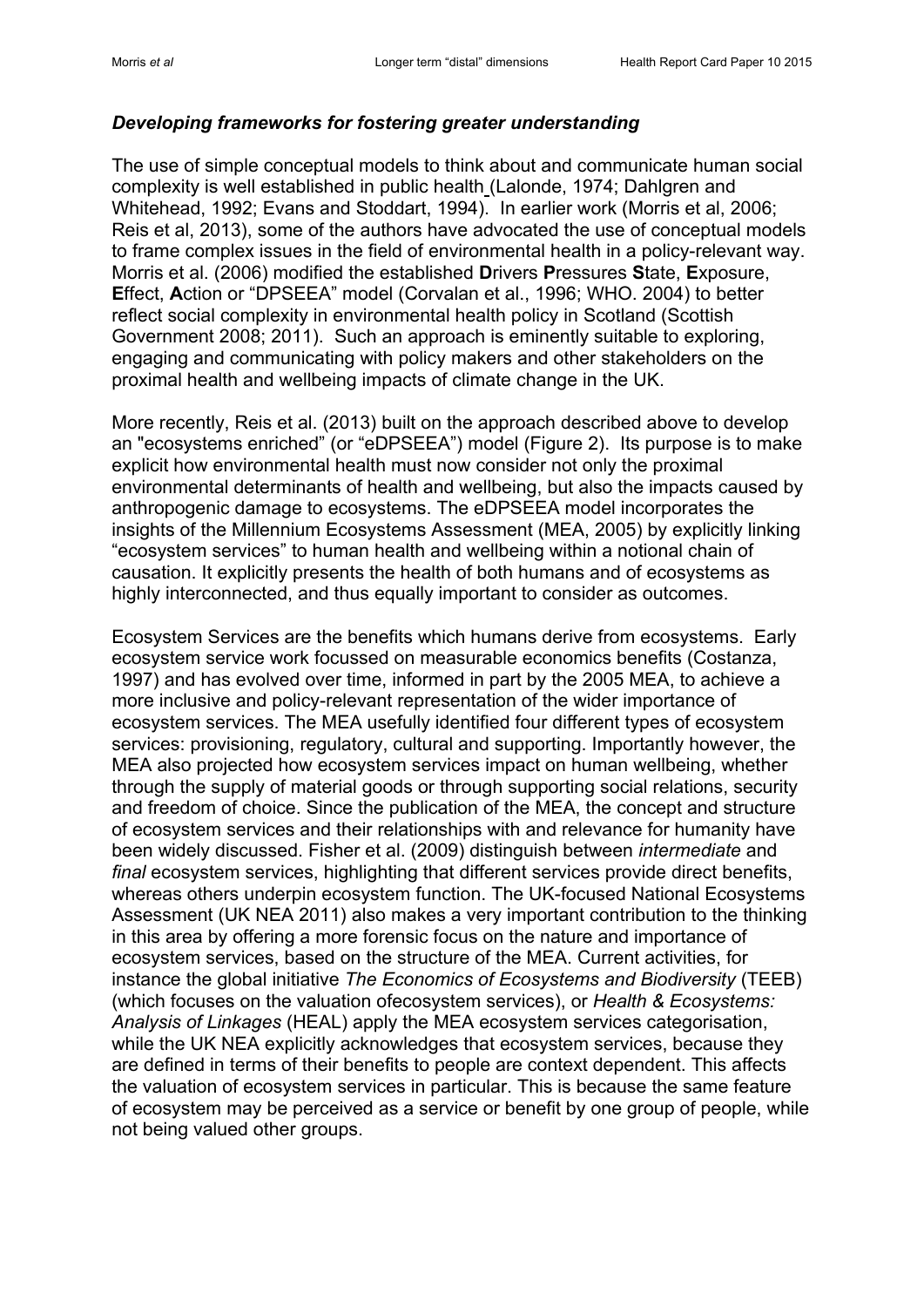

**Figure 2:** The Ecosystems Enriched eDPSEEA Model (Reis et al, 2013)

Figure 2 embeds the concept of ecosystem services and their relationships with both human health and the determinants of human health and well-being, more broadly. Accordingly, it can provide a framework for the operational exploration of challenges related to ecological public health, and specifically distal and proximal aspects of climate change. In the figure, the ecosystem services concept as portrayed by the MEA has been selected, but other representations are equally applicable - e.g. the representation by Fisher et al (2009) which distinguishes intermediate and final ecosystem services and their contributions to benefits to human health and wellbeing.

Both the process and the product of populating simple conceptual models can make more explicit some of the conceptually difficult distal pathways and also the proximal pathways through which climate change can impact on our health. In addition, this process can serve to promote a better understanding and engagement by stakeholders (including policy makers) around difficult issues such as climate change and its impacts on both human and ecosystem health. The eDPSEEA model is one of a range of potential conceptual models which could be used to support this endeavour (Reis et al. 2013).

When populating the eDPSEEA model (Figure 2) for any location, it is necessary to consider how (normally) anthropogenic **D**rivers result in **P**ressures impacting on the (proximal) environmental **S**tate, but also, potentially, on the ecosystems and the services they provide. Changes in the proximal environmental state can result in health-relevant **E**xposures, whilst changes to ecosystem services can affect wellbeing through undermining social relations, security, material minima and/or freedom of choice. In each case, the health Exposure/**E**xperience and the resultant **E**ffects are critically mediated, for individuals and communities, by social, economic, environmental, etc. contextual factors. Populating the contextual component of the model for a particular location (e.g. considering the local contexts which influence experience or outcome) promotes a richer discussion of how the impact of, in this case, climate change might be experienced differently in populations with differing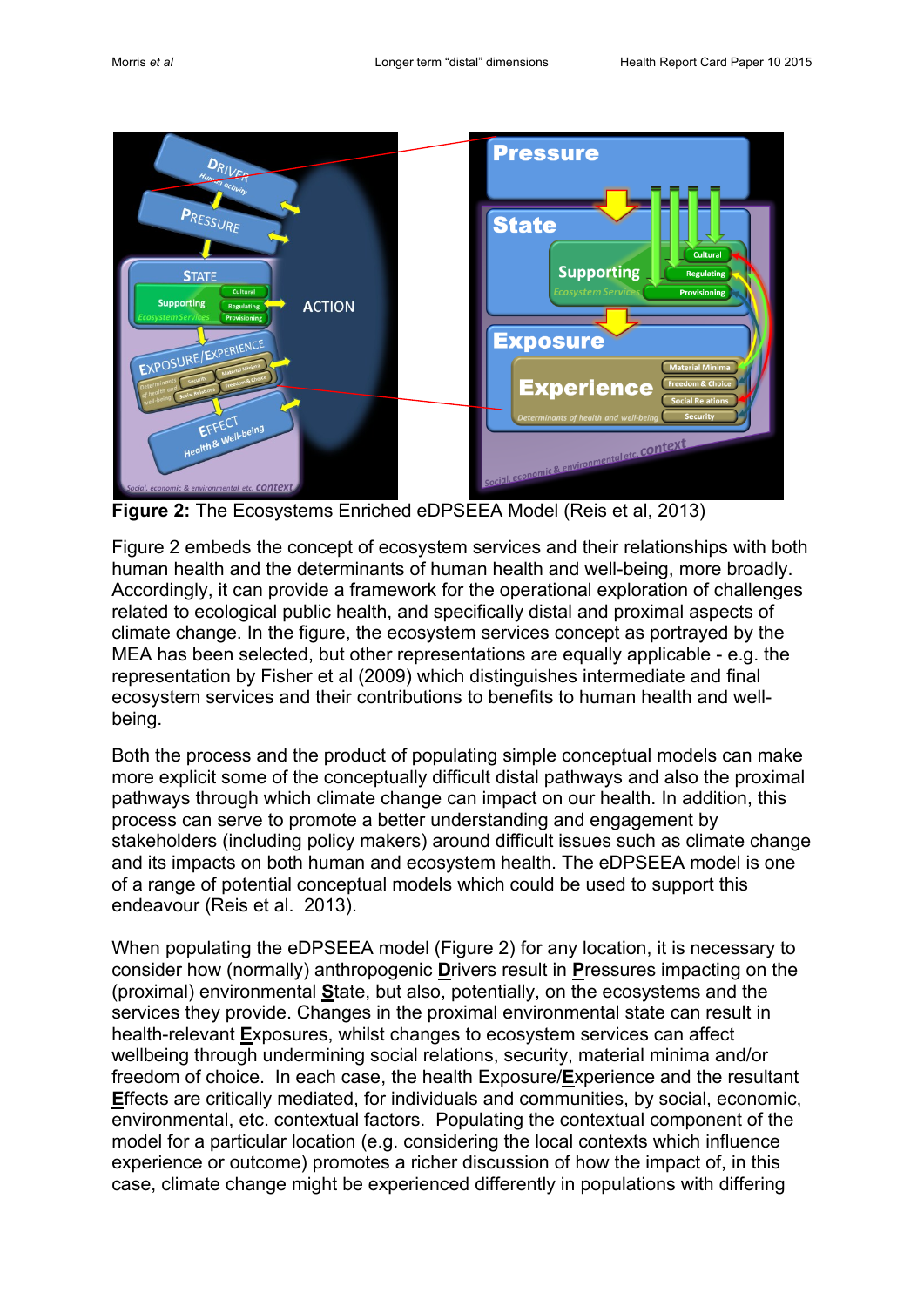socio-demographic/socioeconomic profiles. Finally, to populate all the elements of the model, it is necessary to consider where **A**ctions may be targeted in order to secure beneficial outcomes for both ecosystem and human health and wellbeing.

We recognise that conceptual models are grossly simplified representations of real world situations. However, we argue that, properly developed or chosen, they can be tools with which to think in complex situations (McIntosh et al., 2010). Importantly too, they can be tools to communicate and engage, making explicit the missing links in chains of causation and comprehension for public and policy makers and they can foster engagement. This is particularly important especially for the more conceptually remote, distal pathways to health and wellbeing in the UK.

#### **Conclusions**

Systemic changes in global environmental systems, from the cycling of nutrients through to the global climate system represent a significant risk to health, wellbeing and health care in the future without major interventions for both mitigation of environmental drivers and adaptation to risks already in the pipeline. These risks affect the security and well-being of individuals and communities and have increasingly been recognised as affecting the ability of states to provide a safe, secure, healthy environment to allow their citizens to live productive healthy lives (see for example the Royal United Services Institute, 2014)

The potential for climate-related environmental change overseas to result in health and wellbeing impacts in a country like the UK is considerable. Complex global interconnectivities underpin the pathways which are spatially and temporally distal. Vulnerability to health effects in geographically distant places is translated to individuals and communities by economic, biogeochemical and resource flow mechanisms.

The public health community and decision makers must do more than simply elevate the profile of the environment amongst the social determinants of health. Future adaptation and mitigation policies should seek to ensure that benefits are available for all as current evidence suggests that they are spatially and socially differentiated, and their accessibility is dependent on a range of contextually specific socio-cultural factors (Thomas et al. 2014). We must develop a new environmental conceptualisation of public health which recognises vastly expanded temporal and spatial scales, and both distal and proximal causes. By extension, it must embrace the consequences of climate change and other environmental change (McMichael et al, 2006; Rayner and Lang, 2012; Reis et al, 2013, Dick et al., 2014). For example, the more frequent flooding events of recent years in the UK are now focussing attention on the climate-related environmental changes which present the more the proximal threats to our health and wellbeing and our ecosystems. However, for the public and policy makers to embrace the totality of health and wellbeing threats from climate change, it is necessary to take account of both the proximal and distal pathways.

The concept of ecosystem services and recent representations of their links to human health and wellbeing (MEA, 2005; Reis et al., 2013) can help to illustrate important links in many chains of causation. We also submit, that to fully understand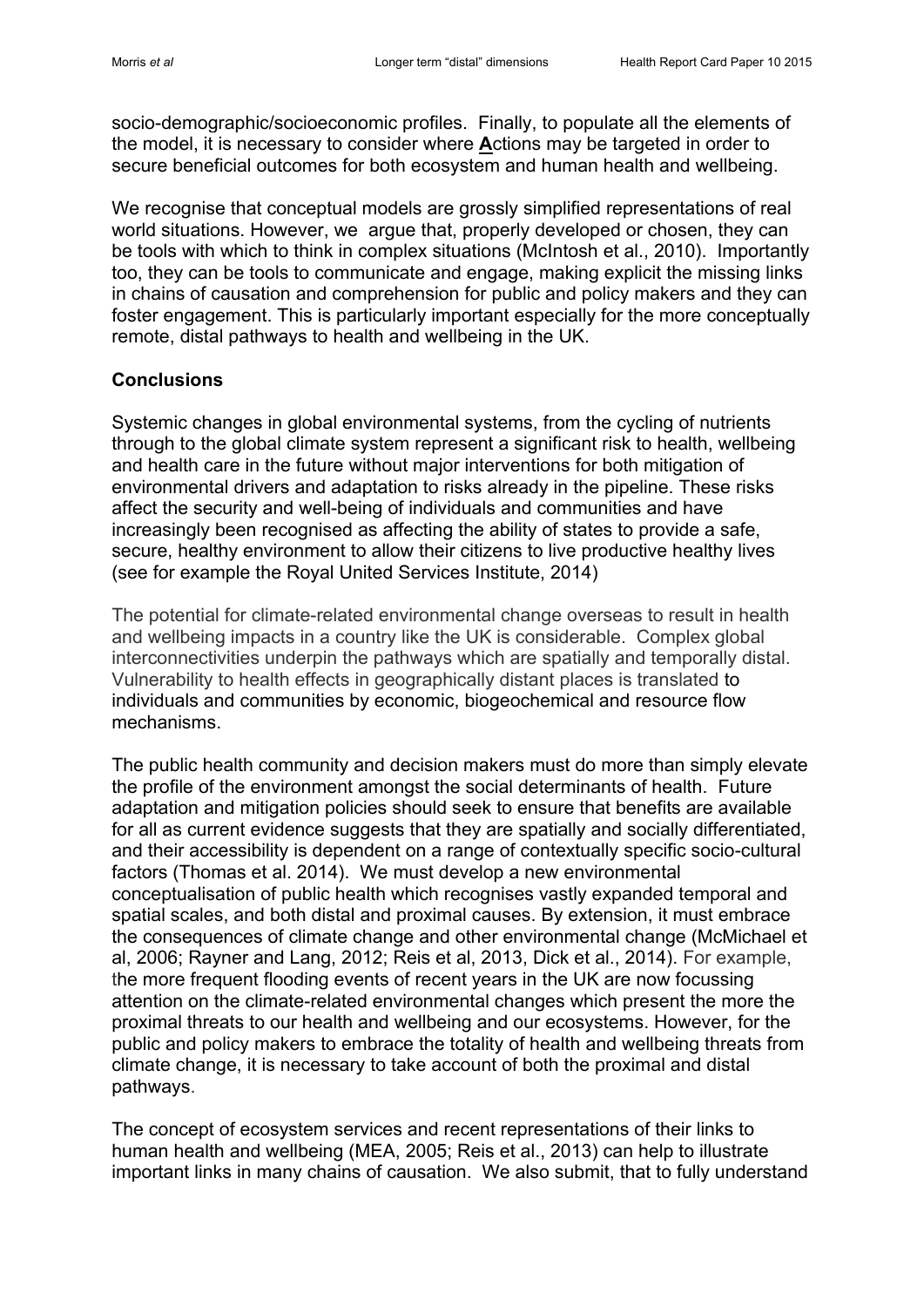why climate-related change overseas really matters for health and wellbeing, an enhanced appreciation of the interconnectivities in global networks of governance, finance, business, communications, communities etc. is also essential (Foresight, 2011). As indicated above, global interconnectivities are many and complex. Over perhaps three decades, they have generated both benefits (e.g. through revolutions in knowledge, information and ideas around the world) and "dis-benefits" (e.g. through the unregulated flow of capital or vesting of power, often without democratic responsibility, with individual countries and transnational corporations) (Eakin and Lemos, 2006; Adger et al, 2009). Both the benefits and dis-benefits of globalisation are unevenly distributed between and within countries and regions, and are invariably socially patterned and stratified. Whist recognising an abundance of other examples, in this paper we have chosen migration and food security as important putative mechanisms through which health and wellbeing for UK residents can be affected by climate-related environmental change elsewhere (Boxes 1 and 2). Each portrays some of the complicated and complex nature of global interconnectivity.

The complexity of these distal issues demands that we develop new messages and especially new "tools to think with", to communicate, to engage stakeholders, and to configure a complex set of rapidly evolving qualitative and quantitative evidence. The conceptual model highlighted introduced in this paper may serve as one of these tools. The ecosystem services approach, used in the model, helps bring together environmental science and public health constituencies, and unites the processes of health impact and environmental impact assessment. The linking of ecosystem services to human health and wellbeing can be an important component in operationalising a new environmental conceptualisation of public health for the 21<sup>st</sup> century, Ecological Public Health.

As stated in the introduction, this paper was motivated by a desire to look beyond the proximal health impacts of climate change for the UK. In reality, the need for ways to find ways to explore and communicate the distal health impacts represents a shared imperative for every country and every community.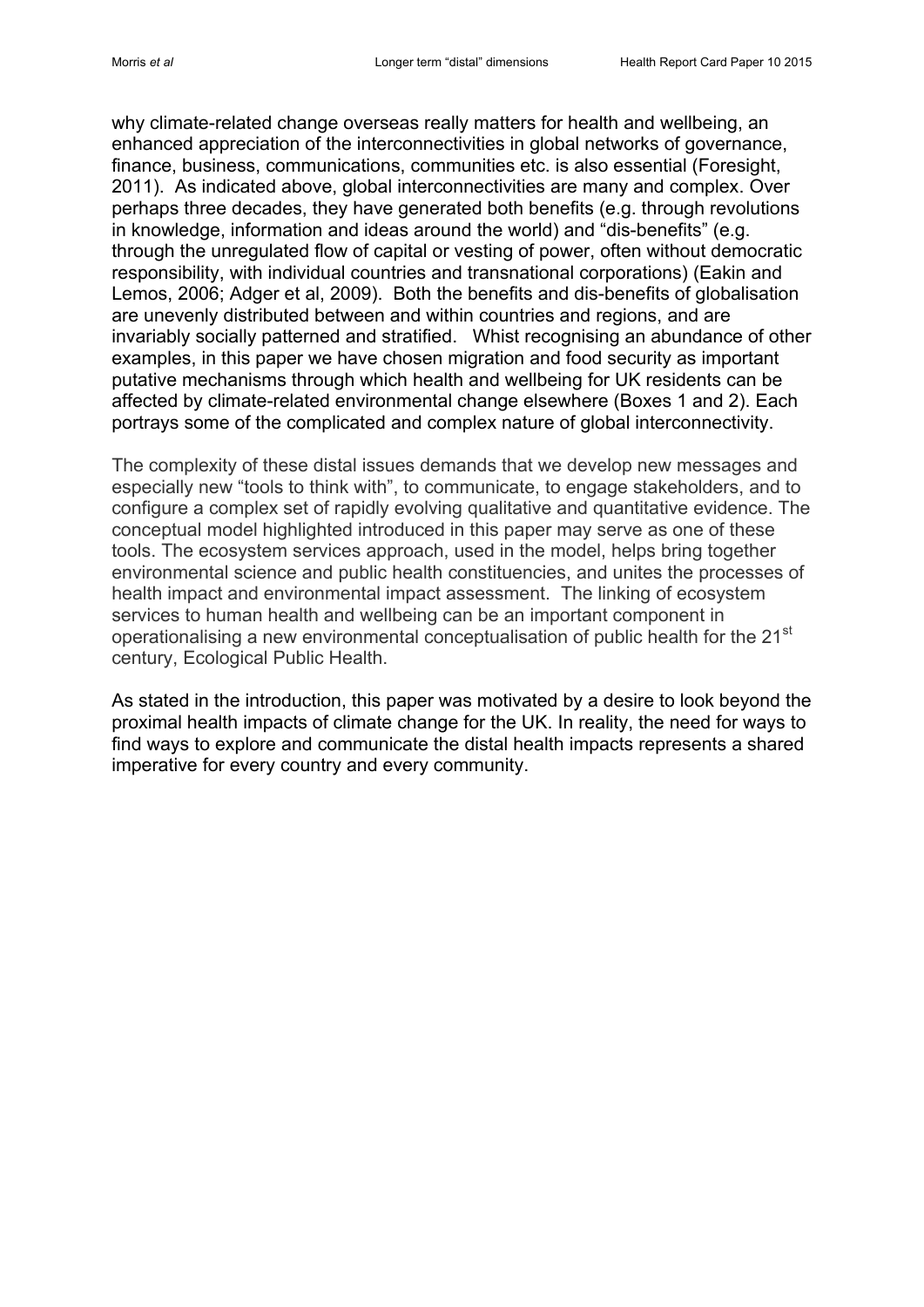# Box 1. Climate Change and Migration

Climate change will have an impact on where people live and on the decisions they make about moving from one location to another. Migration is a central element of economic and demographic change everywhere in the world. In effect, migration flows at the aggregate level are driven principally by differences in economic activity across space and time, though all individual decisions involve social, cultural and demographic dimensions. Individuals make rational choices: much migration to increase economic opportunities has, for example been shown, in aggregate, to improve overall well-being over the life course (Nowok et al., 2013).

Some elements of the relative attractiveness of different areas, and hence the demand for migration, are sensitive to weather and climate. Hence resource scarcity, the availability of ecosystem services, and issues of security and hazard, all factor in the relative attractiveness of places and decisions to move between them.

The scientific evidence for how important climate change may affect established migration patterns has been growing. The scientific and policy focus on migration has increased because of the perception of migration as a significant negative outcome of changing climate parameters, and also for its perceived challenges for public policy and well-being dimensions in receiving areas (Piguet et al., 2010; Foresight, 2011; Black et al., 2011; Geddes et al., 2012).

Research in economics, demography and political science has demonstrated that:

- most migration flows are of relatively short distance and within country borders;
- climate change-induced resource scarcity reduces the potential for capital accumulation in resource-sensitive economies and has a potential negative impact on the prospects for migration;
- displacement due to extreme events is likely to increase due to increased exposure;
- and rapid urbanization globally, partly amplified by migration, means that a growing number of populations are more exposed to weather and climate hazards.

Climate change is likely to affect different types of migration in different ways. Displacement of populations as a result of extreme events is usually temporary and undertaken involuntarily, but has major public health and policy consequences. Taking the example of the UK, flood events temporarily displace people from their homes, often for months after events (Milojovic et al., 2014). Most displacement is temporary but often amplifies migration trends. The well documented impacts of Hurricanes Katrina and Rita in Louisiana and New Orleans in 2005 show that temporary displacement of populations from flood impacts leads to highly differential permanent migration patterns, with only wealthier populations returning, thus changing the demographics of the whole region in the long term (Fussell et al., 2010).

A second interaction between migration and climate change is forced migration due to conflict. This type of migration is also typically involuntary and has implications in both conflict areas and population-receiving areas. However, direct link between climate risks and conflict risks is not well established, yet still an area of concern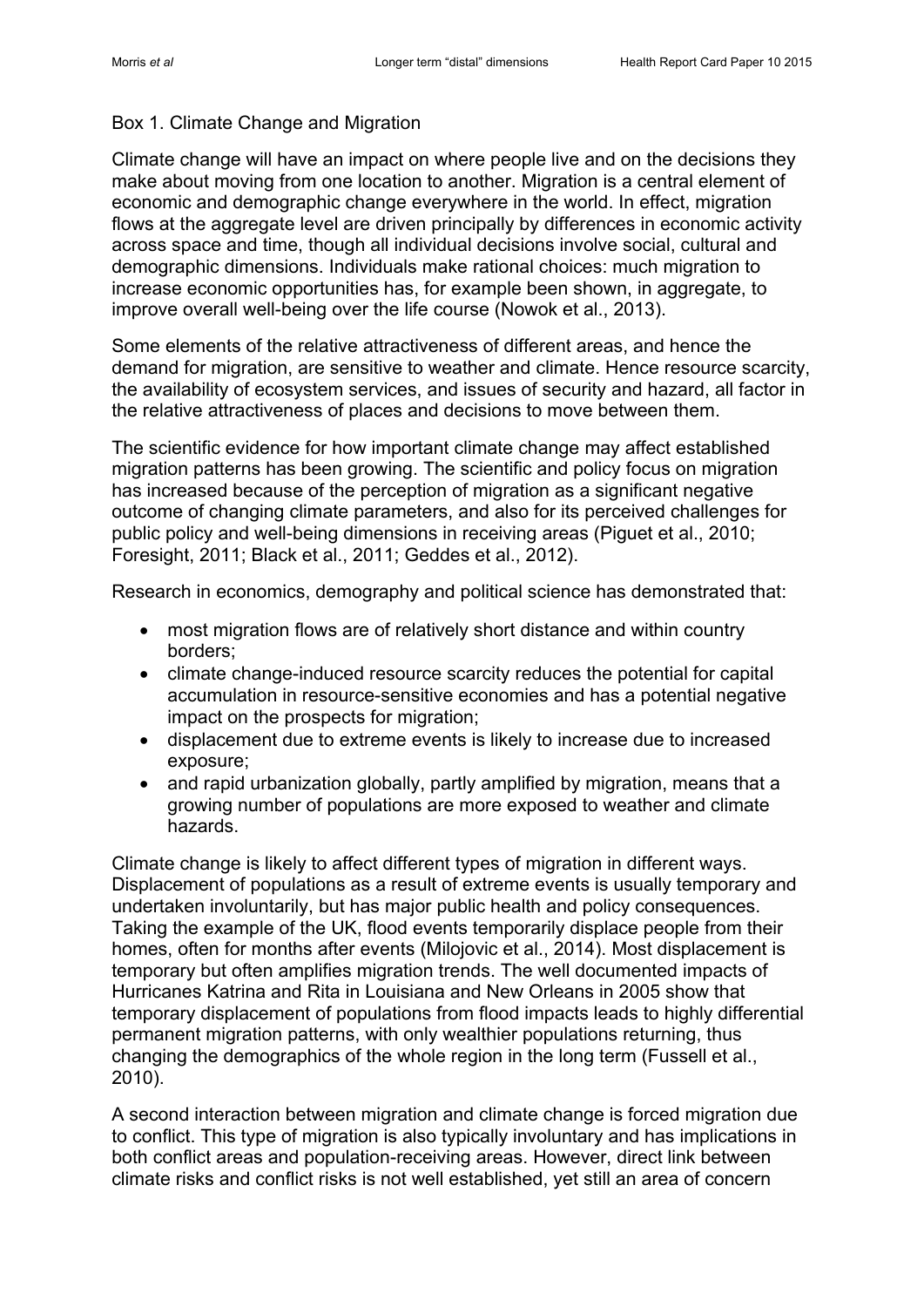(Adger et al., 2014; Gleditsch, 2012). In addition, conflict itself has significantly differential effects on the ability of populations to relocate from conflict zones (Raleigh, 2011) The IPCC Fifth Assessment emphasizes that climate change, if it is to affect conflict risk, does so through expanding poverty as a principal cause of insecurity and conflict. Hence, in theory there is a plausible route for increased risk in conflict-prone areas of the world over the incoming decades, in the absence of efforts for development and relief of the underlying causes of conflict in those regions (Adger et al., 2014).

The principal form of migration globally, however, continues to be the movement of populations to urban centres within their national borders. In terms of absolute numbers this trend is apparent and stark in Asia and Africa in particular (Parnell and Wallawege, 2011; Seto, 2011). Geographically, these migration trends are fuelling trends of population movement towards coasts and movement away from dry land and mountain environments (de Shernbinin et al., 2012). Hence on a global scale, the movement of migrant populations into cities and the potential for climate hazards in high density coastal mega-cities, air quality, and other affects, create significant public health challenges (Black et al., 2013), not least for the migrants themselves (McMichael et al., 2012).

The emerging scientific consensus on climate change and migration points to the health and wellbeing challenges of migration being highly significant, but that international migration flows are relatively minor compared to the issues of populations trapped in hazardous areas due to a lack of mobility and the issues of sustainable urbanization in places where migration is important.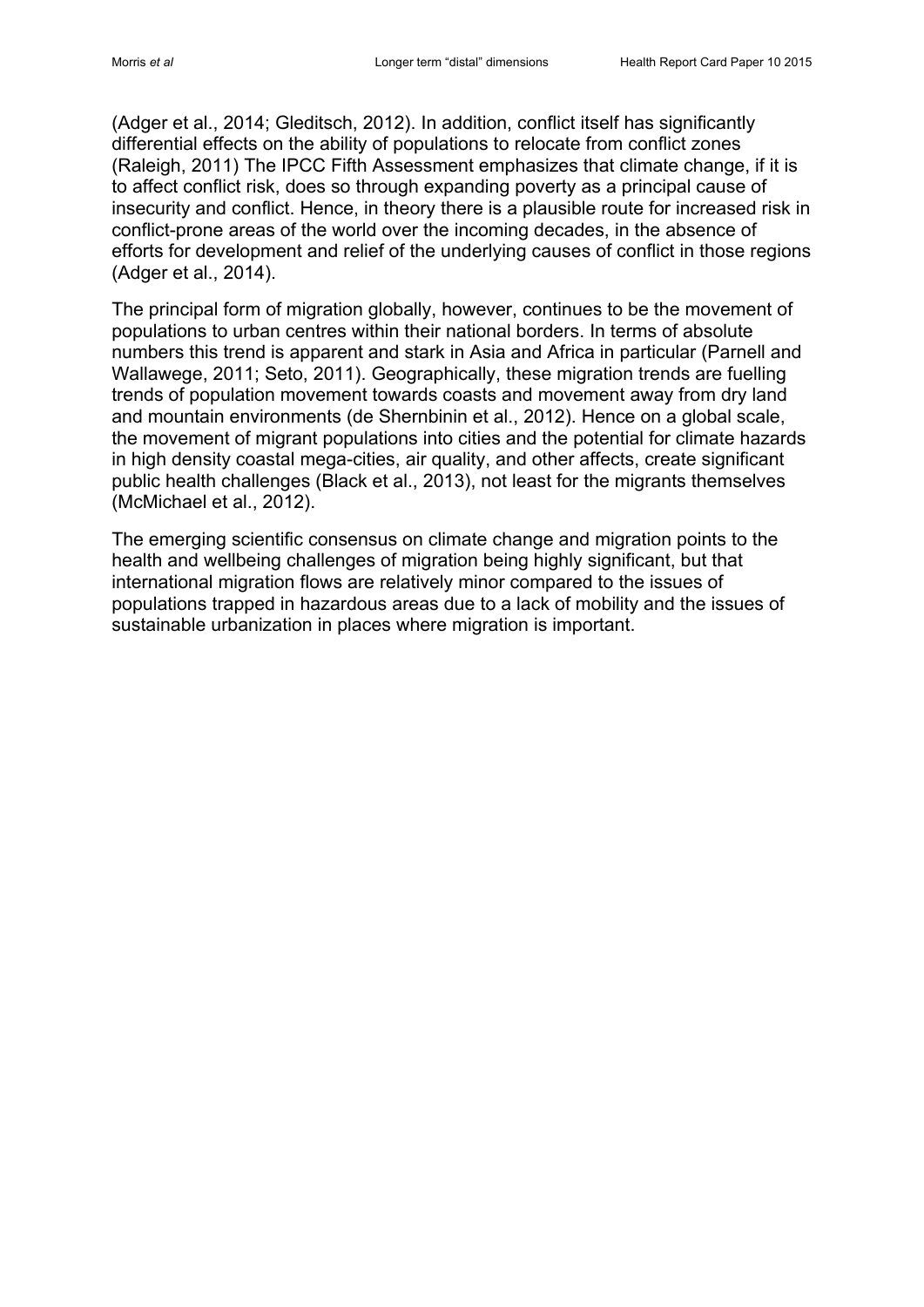# **Box 2. Climate Change and Food Security**

There is a considerable and growing literature on the impacts of climate change on food production (Challinor et al 2014, IPCC WG2). Relative to an unchanging climate and all other things being equal, yields are likely to fall on average worldwide (Nelson, Valin et al., 2013; Challinor et al., 2014; IPCC WG2). These changes are spatially sensitive, with yield decreases likely to be greater in the hotter parts of the world (Wheeler and von Braun, 2013). However, there is considerable scope for the food and trade-system to adapt to climate change (Nelson, Valin et al., 2013). This might be achieved via changes in the area of production and through impacts on trade and prices. However, given the complexity of the system, it is not clear how the multiple potential drivers of food availability and price will interact around issues such as: food for feed (Wheeler and Reynolds, 2013); biofuels (Taheripour, Hertel et al., 2013); carbon pricing (Smith, Haberl et al., 2013); water availability (Immerzeel, van Beek et al., 2010); competition for land and other resources (Smith, Gregory et al., 2010); and the need for agriculture to be sustainable (Tscharntke, Clough et al., 2012). Of particular concern is that increasing weather variability may lead to supply-demand imbalances (Challinor et al 2014, IPCC WG II) that create significant volatility in food prices, impacting on the food security of the poorest peoples around the world.

Needless to say, variation in prices (driven by weather-related impacts accentuating demand/supply imbalances, perhaps amplified by financial instruments (Spratt 2013)) has its greatest impact on the poorest. Analysis of purchases following the 2007/8 food price spike show a complex pattern of responses to food price increases. As prices increased, households in, for example, Britain did indeed buy 4.2% less (DEFRA, 2012). They also traded down to save money, by buying cheaper alternatives. Despite this, they spent 12% more in 2011 than 2007. The worst impact was on the poorest 10%: when you have already traded down to save money, there is little scope for doing anything but buying less or paying more (or both). The poorest spent 17% more in 2011 compared to 2007, so their relative food bill increased by 40% more than the UK average. The growth of food handouts, as exemplified by the Trussell Trust's figures (about 915,000 people received emergency food aid in 2013-14), showed that access to food, and its price relative to income are a real issue in the UK. In addition, there is a significant increase in obesogenic diets as people get poorer. Thus, weather impacts from climate change are likely to impact the nutritional and future health status, especially of the 11.4m people in relative poverty in the UK (after housing costs deducted) in 2011, a figure projected to rise to 14.3m by 2020 (Browne, Hood et al., 2013).

Selecting another food-related example, North West Europe may expect relatively fewer impacts of climate change than other regions. It may therefore increase its relative competitive advantage in food production relative to major calorie producing regions such as South America, the mid-West, the Indo-Ganges and SE Asia, and China. In turn, this may incentivise specialisation in high-volume products for exports. However, a consequent reduction in the diversity of local produce could create greater reliance on imports and reduced resilience in the event of a shock. In addition, the impacts of growing more food for export may, in turn, lead to significant changes in the environment, affecting ecosystem services that impact upon health and well-being (e.g. impacts on water, the amenity and cultural values of the landscape, etc).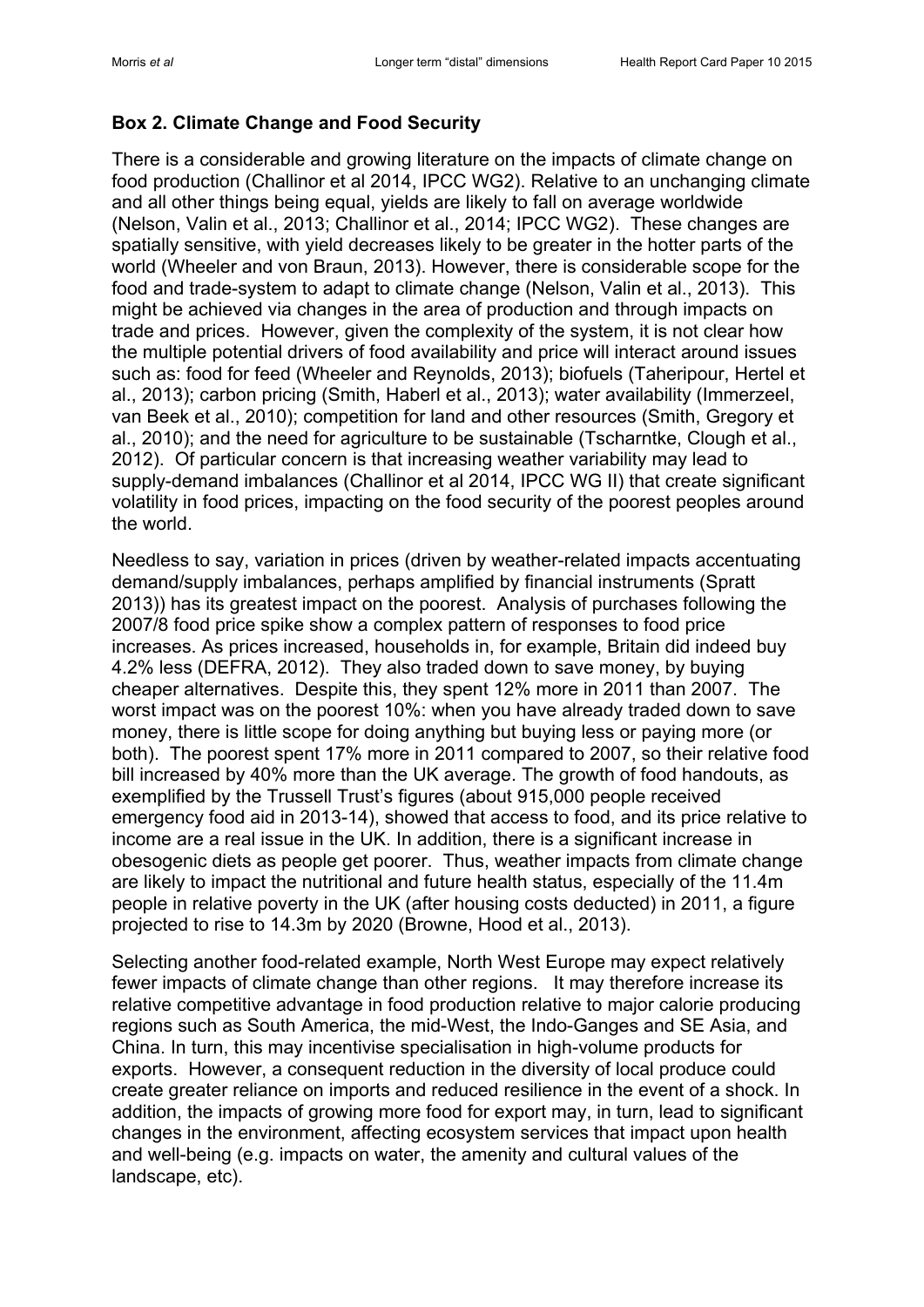The growth of demand for food, driven by rising population size and wealth, and the need to undertake this sustainably, have been widely discussed in a variety of reports (e.g. those of the IPCC and UK Foresight). In a considerable amount of the food security literature, demand is regarded as a "given," driven by relationships with increasing wealth (Valin, Sands et al., 2013), towards which production-side interventions need to be directed. However, as the world changes, as do our attitudes to, and knowledge of, the relationship between food and health, it is not clear to what extent demand may change, or demand will interact with changing food and its availability and price (Nelson, 2013; Valin et al., 2014) to drive changes in global agricultural production.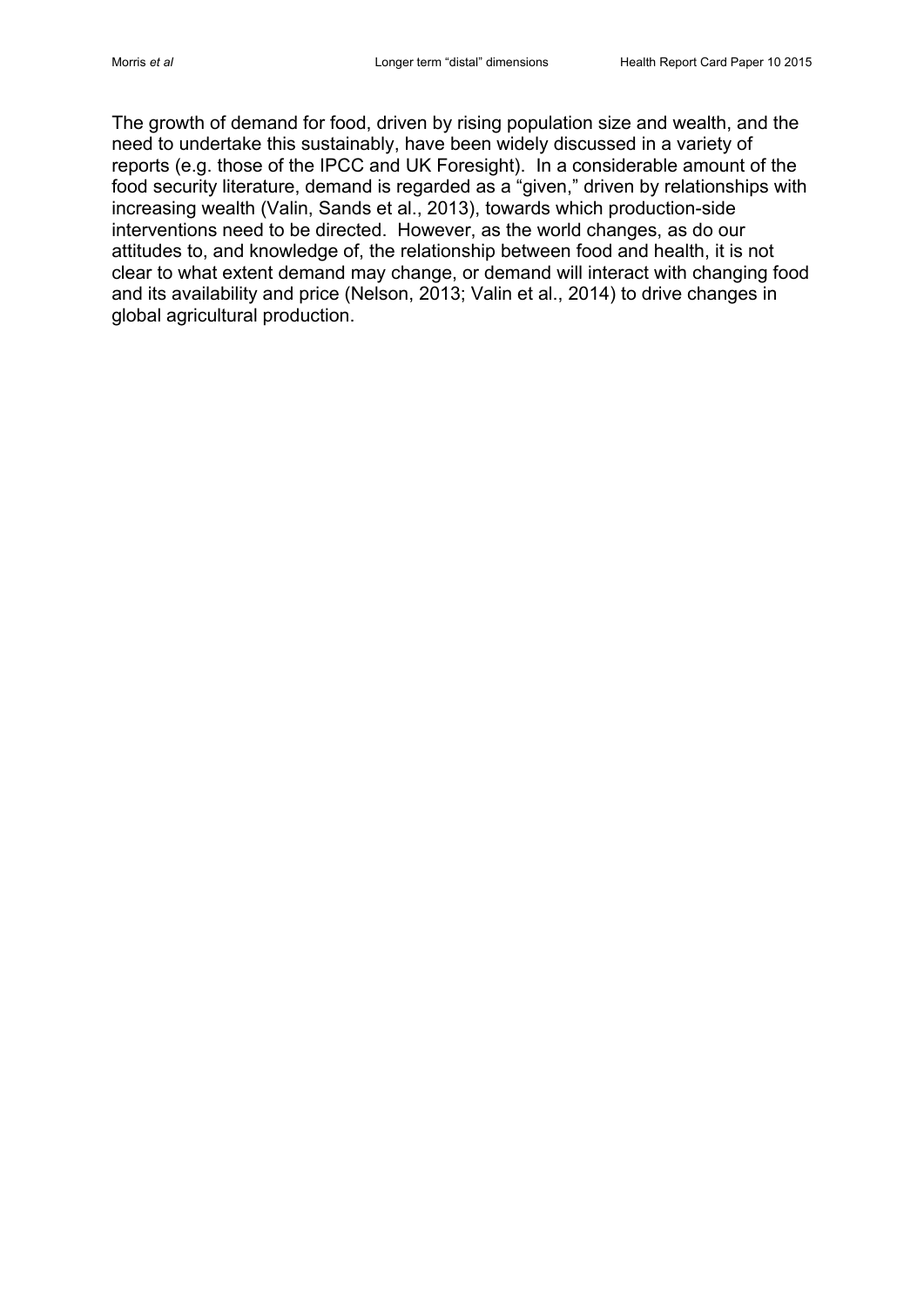<http://www.ehjournal.net/authors/instructions/research#formatting-references>

# **References**

- Adger WN, Eakin H, Winkels A. Nested and teleconnected vulnerabilities to environmental change. Front Ecol Environ 2009;7(3):150–7, doi:10.1890/070148.
- Adger WN, Pulhin J, Barnett J et al. Human Security. In: Field C et al. (eds) IPCC Working Group 2: Impacts, Adaptation and Vulnerability. Cambridge University Press 2014,<http://www.ipcc.ch/report/ar5/wg2/> Accessed 2 Feb 2015.
- Anderson K, Bows A. Beyond 'dangerous' climate change: emission scenarios for a new world. Phil Trans R Soc A. 2011;369:20–44, doi:10.1098/rsta.2010.0290.
- Black R, Adger WN, Arnell NW, et al. The effect of environmental change on human migration. Glob Environ Change. 2011;21 Suppl 1:S3–S11.
- Browne JA, Hood A, Joyce R. Child and Work-Age Poverty in Northern Ireland from 2010-2020. Institute of Fiscal Studies Report. 2012. [http://www.ifs.org.uk/comms/r78.pdf.](http://www.ifs.org.uk/comms/r78.pdf) Accessed 2 Feb 2015.
- Challinor AJ, Watson J, Lobell DB, Howden SM, Smith DR, Chhetri N. A metaanalysis of crop yield under climate change and adaptation. Nature Climate Change. 2014;4:287-291.

Chivian E, Critical Condition: Human Health and the Environment. MIT Press; 1993.

- Corvalan C, Briggs D, Kjellstrom T. Development of environmental health indicators. In: Briggs D, Corvalan, Nurminen N (eds). Linkage methods for environmental health analysis: general guidelines. WHO Geneva; 1996. P. 19-53.
- Costanza R, D'Arge R, De Groot R, et al. The value of the world's ecosystem services and natural capital. Nature. 1997;387:253-260.
- Dahlgren G, Whitehead M. Policies and Strategies to Promote Social Equity in Health. Stockholm, Institute of Futures Studies. Department for Education and Skills; 1991..

Family Food. Annual report on household purchases of food and drink. Department for Environment, Food and Rural Affairs. 2011; [https://www.gov.uk/government/publications/family-food-2011.](https://www.gov.uk/government/publications/family-food-2011) Accessed 2 Feb 2015.

Food and Rural Affairs Defra Food Statistics Pocketbook. Department for Environment. 2012;

[http://www.defra.gov.uk/statistics/foodfarm/food/pocketstats/.](http://www.defra.gov.uk/statistics/foodfarm/food/pocketstats/) Accessed 2 Feb 2015.

- Dahlgren G, Whitehead M.Policies and startegies to promote social equity and health. 1992. Copenhagen. World Health Organisation
- Department of Health 2001/2002 Health Effects of Climate Change in the UK, Crown Copyright.
- deShembinin A, Levy M, Adamo S, et al. Migration and risk: net migration in marginal ecosystems and hazardous areas. Environ Res Lett. 2012;7(4):045602.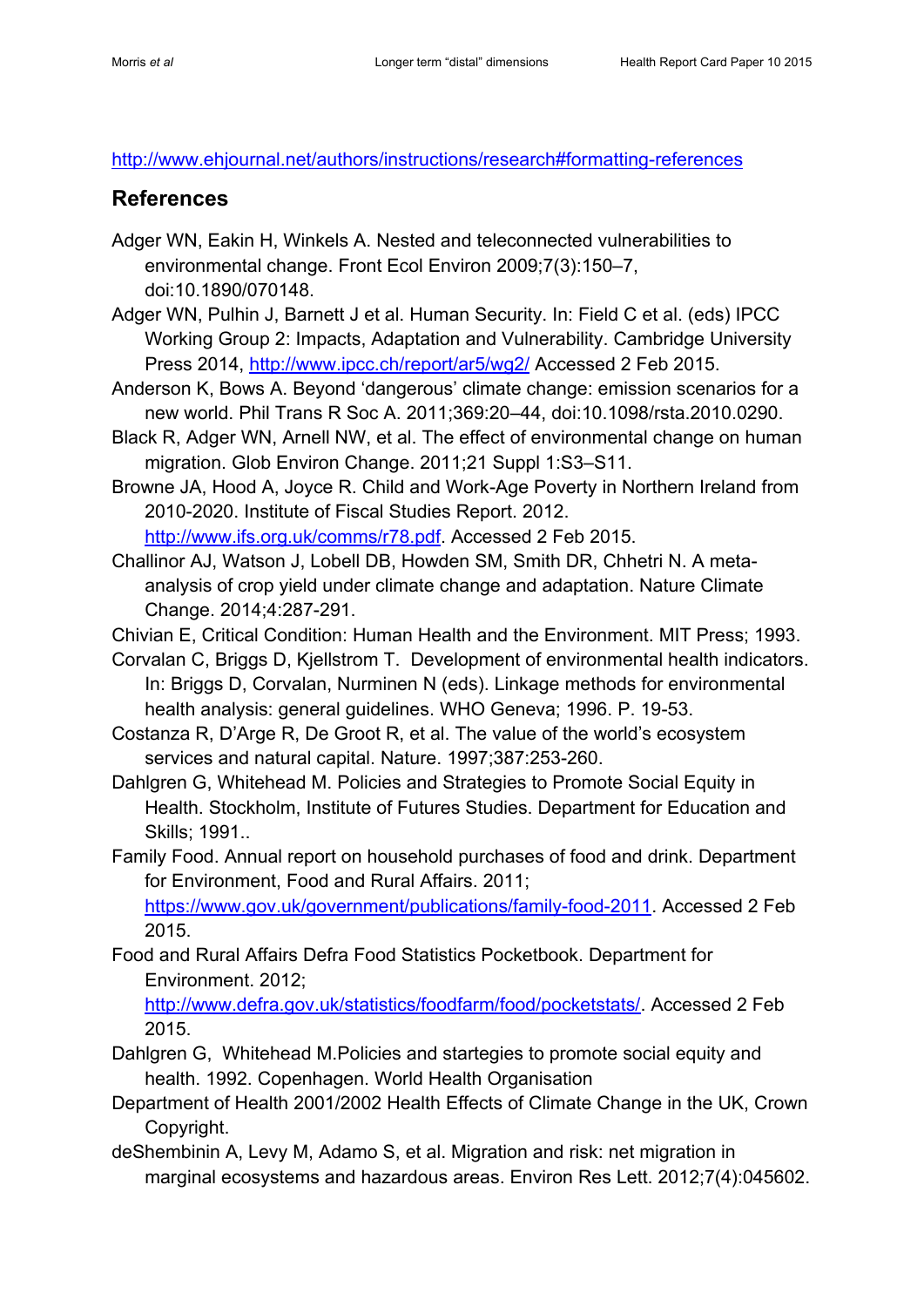- Dick J McP, Smith RI, Banin L, Reis S. Ecosystem service indicators: data sources and conceptual frameworks for sustainable management. In: Special issue "The development, use and abuse of indicators and indices in sustainability and environmental management. Sust Account Manag & Pol J. 2014;5(3):346 – 375.
- Eakin H, Lemos MC. Adaptation and the state: Latin America and the challenge of capacity-building under globalisation. Glob Environ Chang. 2006;16(1):7-18. doi10.1016/j.gloenvcha.2005.10.004.
- Epstein PR, Rogers DJ, Slooff R. Satellite imaging and vector-borne disease. Lancet. 1993; 341:1404-6.
- Evans RG, Stoddard GL. Producing Health, Consuming Health Care. Soc Sci Med. 1994;31:1359.
- Fisher B, Turner RK, Morling P. Defining and classifying ecosystem services for decision making. Ecol Econ. 2009;68(3):643-53.
- Foresight: Migration and Global Environmental Change: Future Challenges and Opportunities. The Government Office for Science, London; 2011.
- Foresight: The Future of Food and Farming. Final Report. The Government Office for Science, London; 2011. [https://www.gov.uk/government/publications/future-of](https://www.gov.uk/government/publications/future-of-food-and-farming)[food-and-farming.](https://www.gov.uk/government/publications/future-of-food-and-farming) Accessed 2 Feb 2015.
- Foresight: International Dimensions of Climate Change. Final Project Report. The Government Office for Science, London; 2011.
- Fussell E, Sastry N, Van Landingham M. Race, socioeconomic status, and return migration to New Orleans after Hurricane Katrina. Popul Environ. 2010;31:20– 42.
- Geddes A, Adger WN, Arnell NW, et al. Migration, environmental change, and the challenges of governance. Environ Plann C Gov Policy. 2012;30(6):951–67.
- Gleditsch NP. (2012). Whither the weather? Climate change and conflict. Journal of Peace Research. 2012;49(1): 3-9.
- Griffiths J, Rao M, Adshead F, Thorp A. The Health Practitioner's Guide to Climate Change. Earthscan Publishers; 2009.
- Haines A, Fuchs C. Potential impacts on health of atmospheric change. J Publ Health Med. 1991;13:69-80.
- Health & Ecosystems: Analysis of Linkages (HEAL). [http://www.wcs-heal.org/.](http://www.wcs-heal.org/) Accessed 4 Feb 2015.
- Holzman DC. Accounting for Nature's Benefits: The Dollar Value of Ecosystem Services. Environmental Health Perspectives 2012;120(4):a152-a157. doi:10.1289/ehp.120-a152.

Howe PD, Leiserowitz A. Who remembers a hot summer or a cold winter? The asymmetric effect of beliefs about global warming on perceptions of local climate conditions in the U.S.Global Environ. Change (2013), http://dx.doi.org/ 10.1016/j.gloenvcha.2013.09.014

International Dimensions of Climate Change: The Implications for the UK's Health Sector of the International Dimensions of Climate Change. Health Protection Agency; 2010.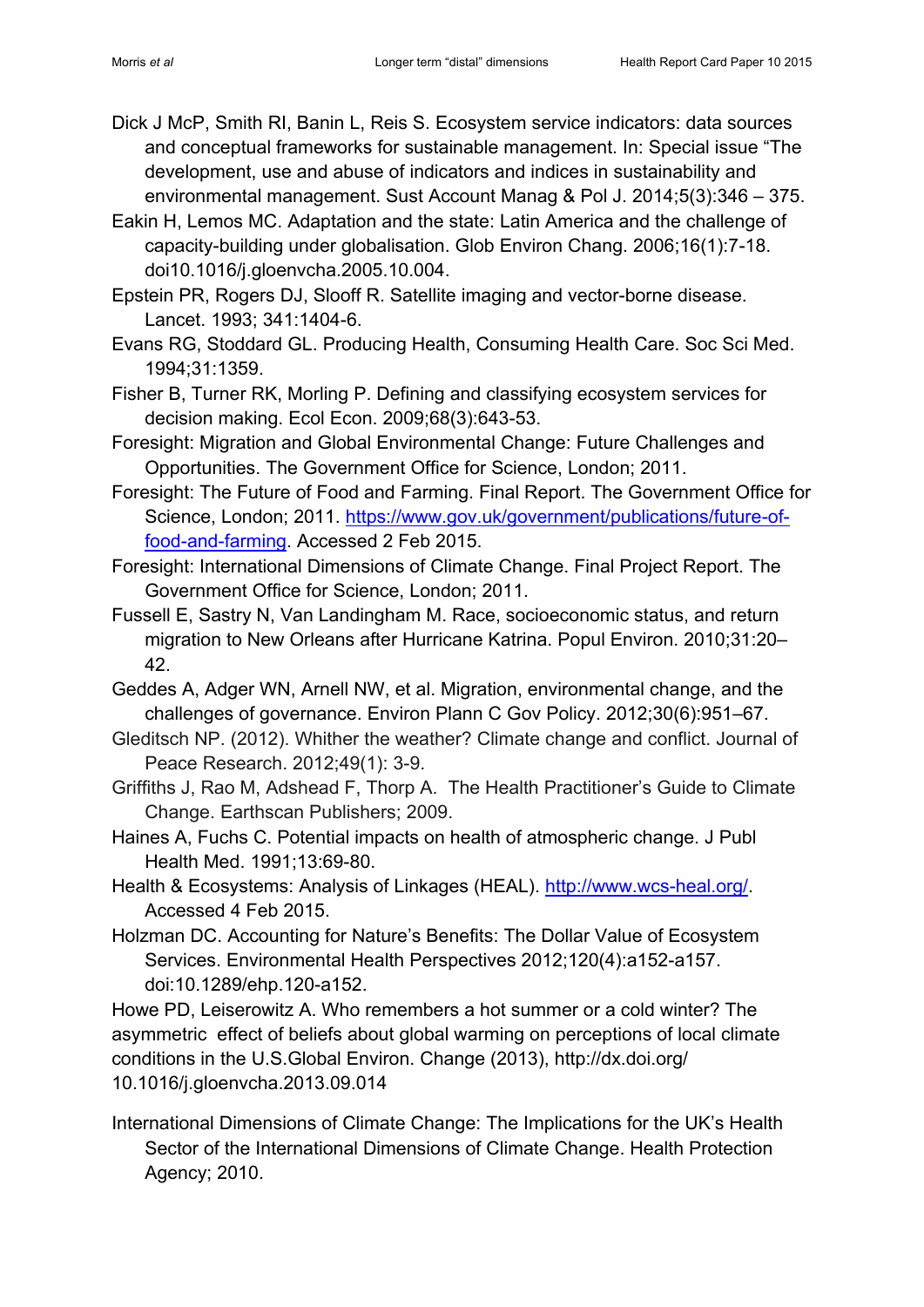- The Effects of Flooding on Mental Health. Health Protection Agency; 2011. [http://webarchive.nationalarchives.gov.uk/20140714084352/http://www.hpa.org.u](http://webarchive.nationalarchives.gov.uk/20140714084352/http:/www.hpa.org.uk/Publications/EmergencyPreparationAndResponse/1211Floodingandmentalhealth/) [k/Publications/EmergencyPreparationAndResponse/1211Floodingandmentalhea](http://webarchive.nationalarchives.gov.uk/20140714084352/http:/www.hpa.org.uk/Publications/EmergencyPreparationAndResponse/1211Floodingandmentalhealth/) [lth/](http://webarchive.nationalarchives.gov.uk/20140714084352/http:/www.hpa.org.uk/Publications/EmergencyPreparationAndResponse/1211Floodingandmentalhealth/)
- Immerzeel WW, van Beek LPH, Bierkens MFP. Climate change will affect the Asian water 2010;328(5984):1382-5.towers. Science.
- IPCC. Climate Change 2013: The Physical Science Basis. Contribution of Working Group I to the Fifth Assessment Report of the Intergovernmental Panel on Climate Change. In: Stocker TF, Qin D, Plattner GK, Tignor M, Allen SK, Boschung I, Nauels A, Xia Y, Bex V, Midgley PM (eds). Cambridge University Press, Cambridge, United Kingdom and New York, NY, USA; 2013.
- International Panel on Climate Change. Working Group II contribution to the IPCC fifth assessment report climate change 2013: impacts adaptation and vulnerability summary for policymakers. 2014 [http://www.ipcc-wg2.gov/AR5/.](http://www.ipcc-wg2.gov/AR5/) Accessed 2 Feb 2015.
- Kovats RS, Depledge M, Haines A, Fleming LE, Wilkinson P, Shonkoff SB, Scovronick N. The health implications of fracking. Lancet 2014;383(9919):757 – 758
- Kovats RS, Haines A, Stanwell-Smith R, Martens P, Menne B, Bertolinni R. Climate change and human health in Europe. BMJ. 1999;318(7199):1682–5.
- Kovats RS, Jonnson H, Griffiths C. Mortality in southern England during the 2003 heat wave by place of death. Health Statistics Quarterly. 2006:29:6-8.
- Lalonde M. A new perspective on the health of Canadians. A working document. Ottawa: Government of Canada; 1974.
- Lang T, Rayner G. Ecological public health: the 21st century's big idea? An essay by Tim Lang and Geof Rayner. *BMJ*. 2012; 345: e5466
- Lorenzoni I, Nicolson-Cole S, Whitmarsh L. Barriers perceived to engaging with climate change among the UK public and their policy implications. Glob Environ Change. 2007;17(3-4):445–59.
- McIntosh BS, Seaton RAF, Jeffrey P. Tools to think with? Towards understanding the use of computer-based support tools in policy relevant research. Environ Model Softw. 2007;22:640–8. doi:10.1016/j.envsoft.2005.12.015.
- McMichael AJ. Global environmental change and human population health: a conceptual and scientific challenge for epidemiology. Int J Epidemiol. 1993;22:1- 8.
- McMichael AJ, Planetary Overload: Global Environmental Change and the Health of the Human Species. Cambridge University Press, Cambridge; 1994.
- McMichael AJ, Woodruff RE, Hales S. Climate change and human health: present and future risks. The Lancet. 2006; 367:859-869.
- McMichael C, Barnett J, McMichael AJ. An ill wind? Climate change, migration, and health. Environ Health Perspect. 2012;120:646–654.
- Millennium Ecosystem Assessment. Ecosystems and Human Well-Being: Synthesis. Island Press, Washington; 2005.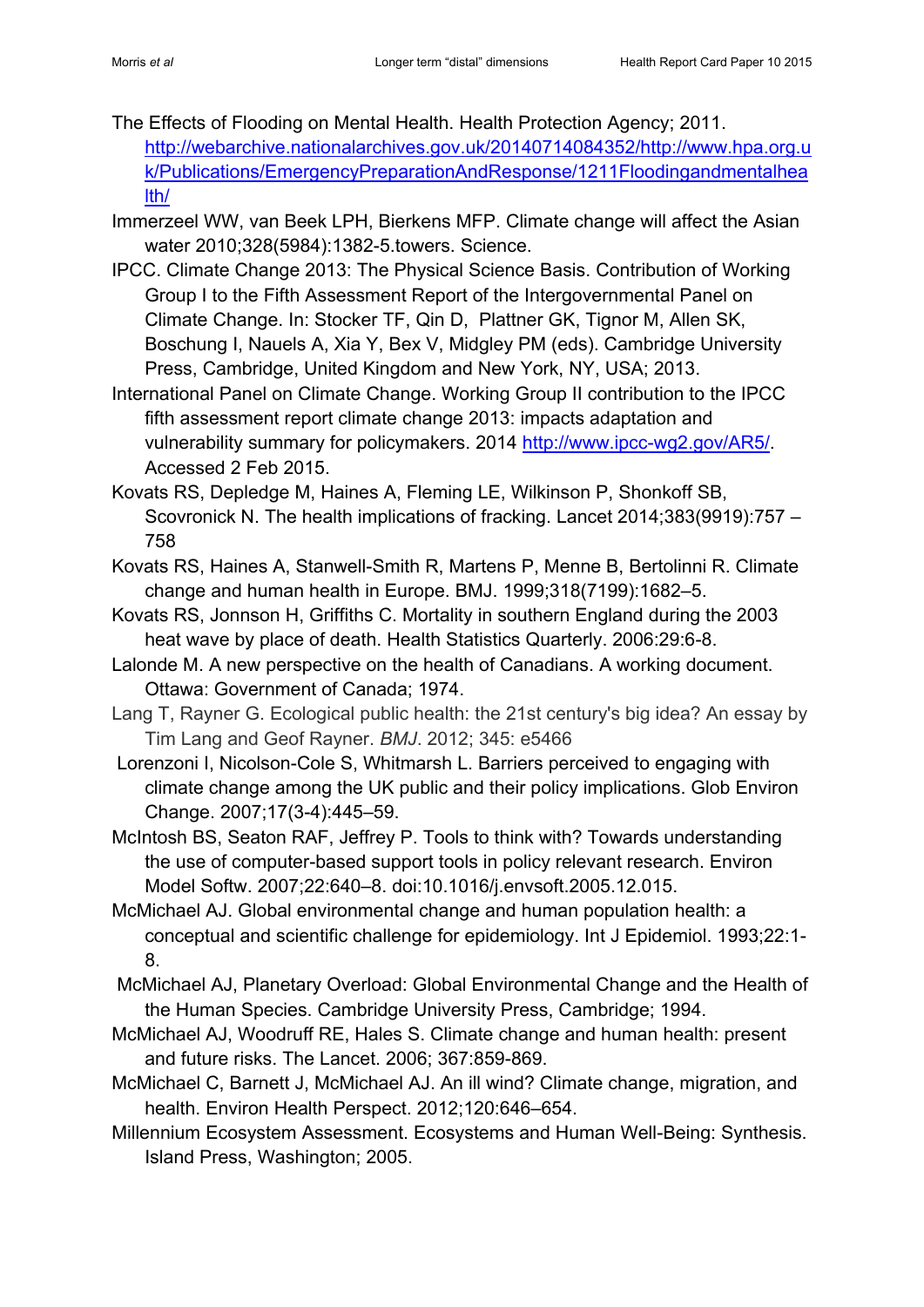- Milojevic A, Kovats S, Leonardi G, et al. Population displacement after the 2007 floods in Kingston-upon-Hull, England. J Flood Risk Mgt. 2014;in press. doi.org/10.1111/jfr3.12111.
- Morris GP, (2010) Ecological public health and climate change policy. *Perspectives in Public Health.***130** No1 34-40
- Morris GP, Beck SA, Hanlon P, et al. Getting strategic about the environment and health. Public Health. 2006;120:889–907.
- Nelson, G C., Valin H, Sands RD, Havlik P, Ahammad H Deryng D et al. Climate change effects on agriculture: Economic responses to biophysical shocks. PNAS. 2013; 111(9):3274-9.
- Nowok B, van Ham M, Findlay AM, et al. Does migration make you happy? A longitudinal study of internal migration and subjective well-being. Environ Plann A. 2013;45:986-1002.
- Parnell S, Walawege R. Sub-Saharan African urbanisation and global environmental change. Glob Environ Change. 2011;21 Suppl 1.:S12–S20.
- Piguet É, Pécoud A, de Guchteneire P, eds. Migration and Climate Change.Cambridge University Press, Cambridge; 2011.
- Raleigh C. The search for safety: the effects of conflict, poverty and ecological influences on migration in the developing world. Glob Environ Change. 2011;21 Suppl 1.:S82–S93.
- Rayner G, Lang T. Ecological Public Health: Reshaping the Conditions for Good Health. Routledge Publishers; 2012.
- Redshaw CH, Stahl-Timmins WM, Fleming LE, et al. Potential changes in disease patterns and pharmaceutical use in response to climate change. J Toxicol Environ Health B Crit Rev. 2013;16(5):285-320. doi:10.1080/10937404.2013.802265.
- Reis S, Morris G, Fleming LE, et al. Integrating Health & Environmental Impact Analysis. Public Health. 2013. (in press). doi:10.1016/j.puhe.2013.07.006.
- Rockström J, Steffen W, Noone K, et al. Planetary Boundaries: Exploring the Safe Operating Space for Humanity. Ecology and Society. 2009;14(2):32.
- Royal United Services Institute. UK Floods: Is it Time to Reconsider Environmental Security? 2014

[http://www.rusi.org/go.php?structureID=commentary&ref=C5304F13F3433A#.U](http://www.rusi.org/go.php?structureID=commentary&ref=C5304F13F3433A#.Uwx-Lfl_tvk) [wx-Lfl\\_tvk.](http://www.rusi.org/go.php?structureID=commentary&ref=C5304F13F3433A#.Uwx-Lfl_tvk) Accessed 2 Feb 2015.

- Scottish Government. Good Places Better Health: A New Approach to Environment and Health in Scotland – Implementation Plan. 2008, [http://www.scotland.gov.uk/Publications/2008/12/11090318/0.](http://www.scotland.gov.uk/Publications/2008/12/11090318/0) Accessed 2 Feb 2015.
- Scottish Government. Good Places Better health- Supporting Documentation. Scottish 2011 [http://www.scotland.gov.uk/Topics/Health/Healthy-Living/Good-](http://www.scotland.gov.uk/Topics/Health/Healthy-Living/Good-Places-Better-Health)[Places-Better-Health.](http://www.scotland.gov.uk/Topics/Health/Healthy-Living/Good-Places-Better-Health) Accessed 2 Feb 2015.
- Seto KC. Exploring the dynamics of migration to mega-delta cities in Asia and Africa: contemporary drivers and future scenarios. Global Environ Change. 2011;21 Suppl 1.:S94–S107.